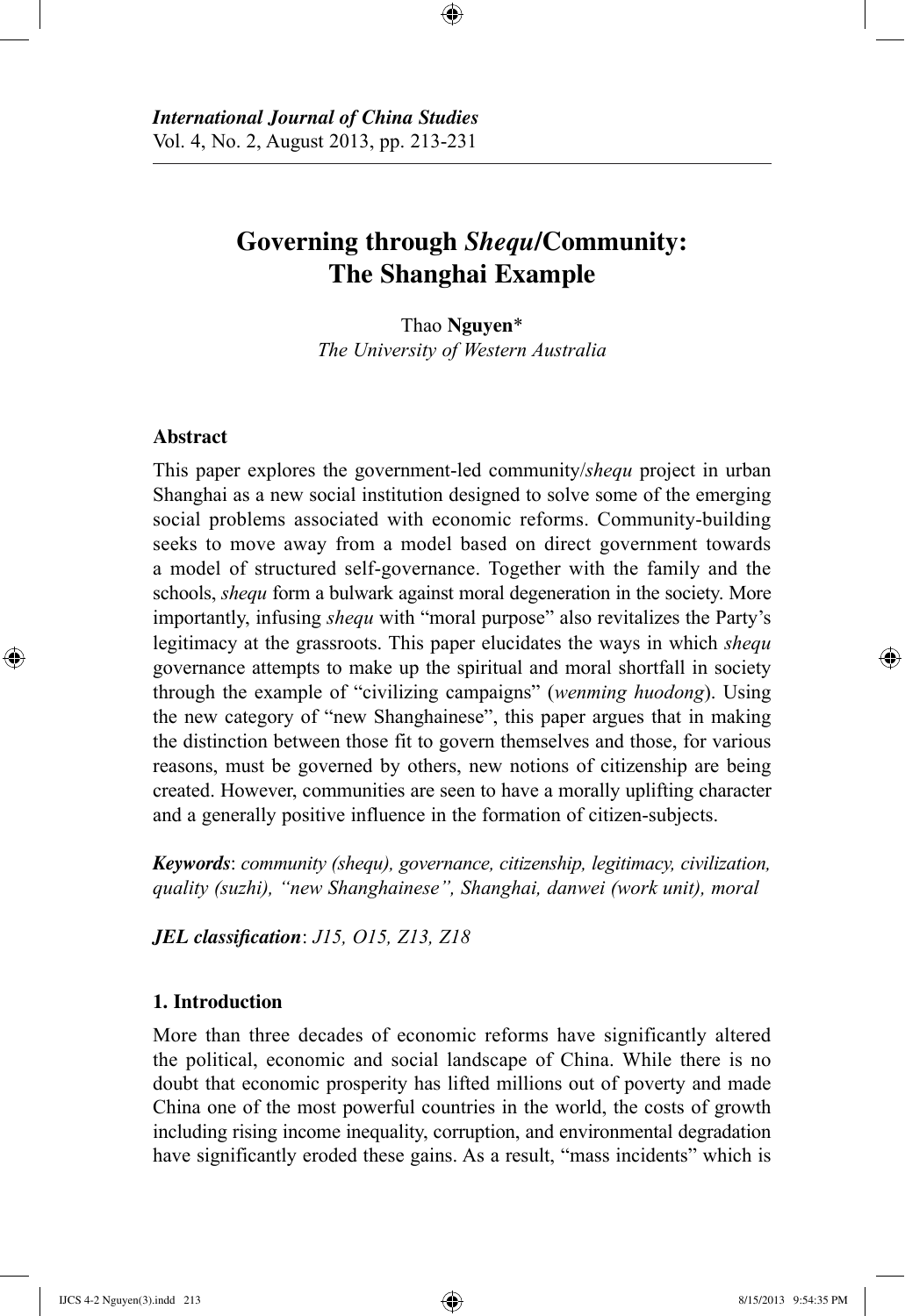euphemistic for strikes, street protests, roadblocks and other forms of mass protests have been on the rise. One way for accounting for this is the emergent "rights consciousness" in China (Goldman, 2005). Another plausible reason has been the ineffectiveness of government (usually local government) in addressing genuine complaints from citizens in the first instance resulting in them "snow-balling" into larger protests (Yu, 2009). As a consequence, the issue of "governance" has come into sharp focus for the Party and posed the following questions: How can the Party effectively govern in an increasingly diverse and polarized society undergoing rapid transformation? More importantly, how can the Party maintain political monopoly whilst also trying to control these forces of change?

⊕

Re-asserting control in a society currently experiencing some of the most disruptive changes has been an ongoing preoccupation and source of headache for the Party. Thus far, the party-state has averted crisis and continues to steer the country with some measure of skill and dexterity. However, in order to remain in control, the Party needs to continuously reinvent itself by redefining its role *vis-à-vis* the population. Jiang Zemin's "Three Represents" (*san ge daibiao* 三个代表) and Hu Jintao's "people-centredness" (*yi ren wei ben* 以  $\lambda$   $\phi$   $\phi$  are pivotal moments in reconceptualizing the task of governing in the wake of greater societal polarization and diversification. The state project of building a "harmonious society" (*hexie shehui* 和谐社会) is a culmination of these efforts to close the income and opportunity gap.

This paper will look at the government-led community/*shequ* 社区1 building project as a new social institution designed to solve emerging social problems associated with reforms. *Shequ*-building seeks to move away from a model based on direct government intervention towards a model of structured self-governance. Specifically, the paper draws from the data collected from the author's field notes on the civilizing campaigns (*wenming huodong* 文 明活动) carried out at the *shequ* level in Shanghai between 2006 and 2007. In China, neighbourhood *communities* are seen as instruments for teaching "civilized behaviour", for the inculcation of moral values and the overall "moral development" of society (Heberer, 2009). Together with the family and the schools, *shequ* form a bulwark against moral degeneration in the society. More importantly, infusing *shequ* with "moral purpose" also revitalizes the Party's legitimacy which has been waning in recent years.

The paper begins with an explanation of the rationale behind *shequ* construction in China. In particular, it focuses on the issues that pose challenges to urban governance as they play out at the *shequ* level such as the breakdown of the urban work unit (*danwei* 单位), the privatization of the housing market and the increase in the rural-to-urban population. This will be followed by a description of the laws, policies and programmes carried out under the *shequ* construction project. In this section, the three "self"

⊕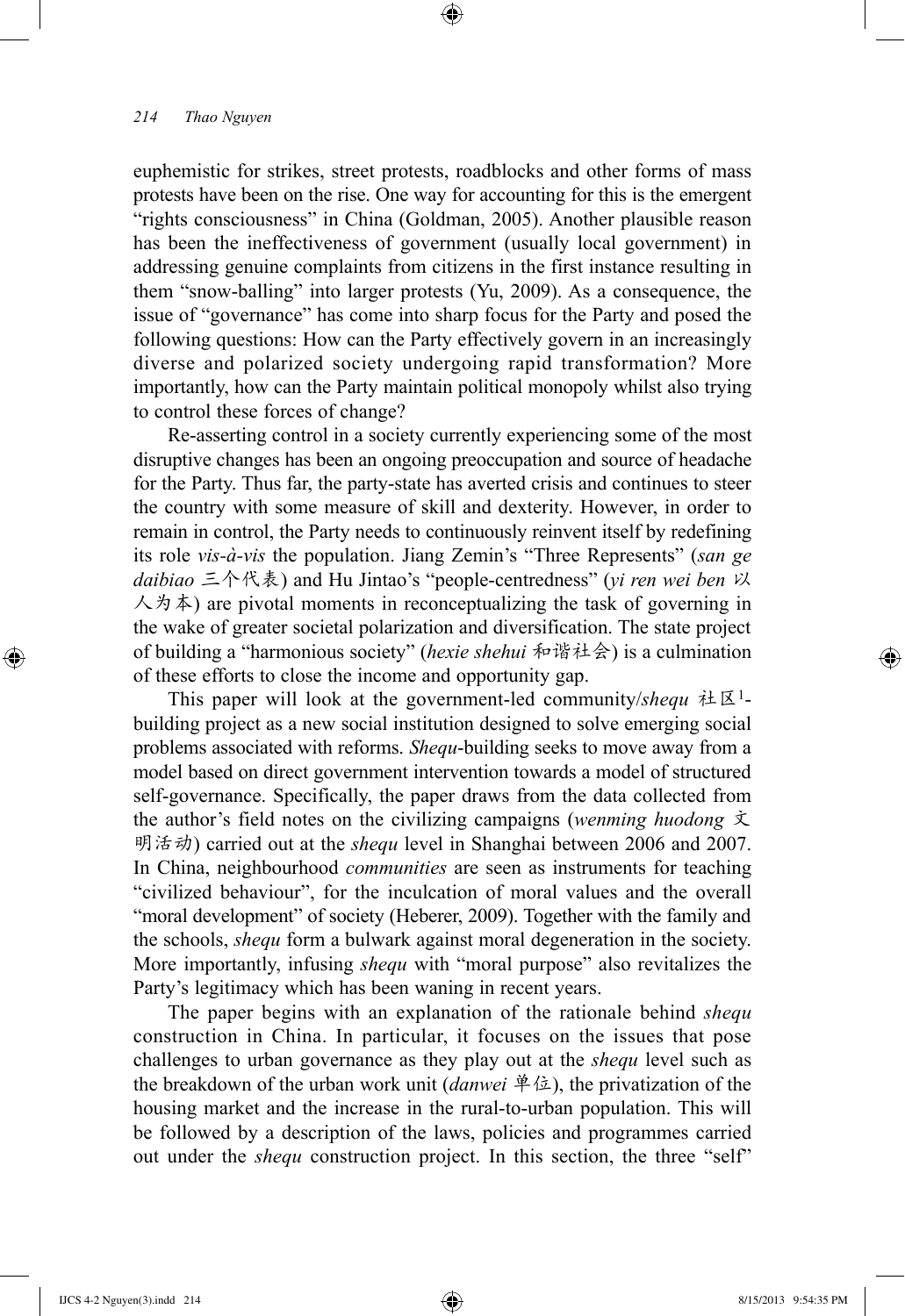(*zizhi* 自治) functions of the *shequ*, that is, citizen's self-management, selfeducation, and self-service will be assessed. The paper argues that while steering people to govern themselves invokes neoliberal ideas, this however, must be understood as a means to strengthening "the Party's governing capacity" (*dang de zhizheng nengli* 党的执政能力) and not to be mistaken as "autonomy" as understood in Anglophone discourses. The final section explores the role of *shequ* in the ethical training of migrants in Shanghai based on established models as promoted by "spiritual civilization" campaigns (*jingshen wenming huodong* 精神文明活动). According to Bray (2006: 545), "the implementation of various schemes for moral accounting demonstrates that the community is far from a seamless whole, because it invokes a range of dividing practices that publicly distinguish between the moral and amoral, the fit and the unfit, or, as it is often expressed in China, between those of high 'quality' and those of low 'quality'." These dividing practices enhance rather than undermine the governing capacity of *shequ* because it justifies the necessity for state intervention.

⊕

### **2. The Rationale for** *Shequ***/Community Construction**

In the era of the planned economy, no *shequ*/communities existed in the real sense of the word. In fact, it was not until the rehabilitation of sociology in the mid-1980s that the term *shequ*/community was taken up with gusto by the Ministry of Civil Affairs (MCA). China's establishment of a market economy and the subsequent dismantling of the *danwei* (work unit) provide the context for China's current *community*-building project. The implications of these changes will help to explain why *shequ*/community-building was so urgently needed in the post-Mao<sup>2</sup> era.

Urban China under Mao was defined by the *danwei* system. This system evolved from being a tool for the effective mobilization of labour to one that sought to oversee and administer every other aspect of urban life in a comprehensive and all-encompassing way (Bray, 2005). *Danwei* provided more than just employment to its members but also welfare benefits and social identity in return for political loyalty. The *danwei* was therefore the basic organization of a "totalitarian society" because "enterprises, educational institutions, hospitals, people's communes and other organizations were nothing but *danwei* subordinate[s] to the government" (Xu Y., 2008: 143). *Danwei* was thus the model *par excellence* of Chinese socialist governance. Put in another way, urban governance was successfully realized at the level of the *danwei*.

In order to "join with the international mainstream" (*yu guoji jiegui* 与 国际接轨) and be part of the international supply chain, China's opening up to the outside world meant that its state-owned enterprises (SOEs) had to be

⊕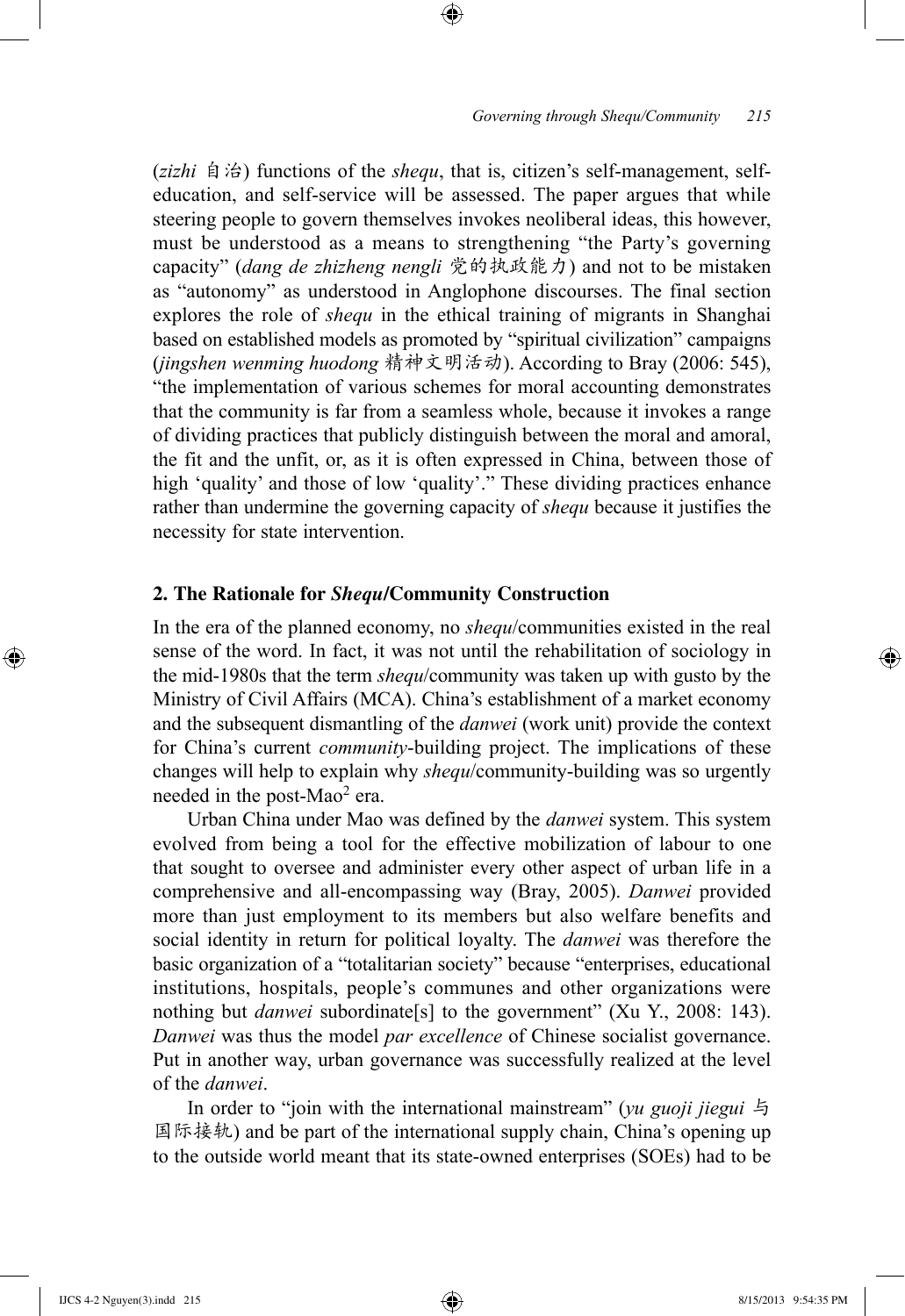radically overhauled to remain competitive (Wang, 2007). Many if not all SOEs were operating at below capacity and over-burdened by the welfare functions it was asked to fulfil under the Maoist planned economy (Naughton, 1997). As expected, a great number were sent bankrupt resulting in hundreds of thousands losing their jobs and along with this, their entitlements to basic services such as state-subsidized housing, healthcare and pensions (Burkett and Hart-Landsberg, 2004). A few were amalgamated and consolidated under joint-venture agreements and some remain in operation propped up by nonperforming loans from state-owned financial institutions (*ibid*.).

⊕

The coming apart of the *danwei* has been interpreted as a "hollowing out" of the state and to some extent this is true (Xu F., 2008a). However, a "hollowing out" should not be seen as a weakening of the party-state or that the state is "pauperized" by these changes. If anything, the party-state has made great financial gains from unburdening its social welfare function onto "society". Further, its policy to allow some people to get rich first has brought immense wealth to the state coffers affording it the ability to reconsolidate and invest in priority industries. In fact, as former vice-premier Zhu Rongji once said, the object of SOE reform was to "*zhuada, fangxiao* 抓大, 放小", that is, to let go of the small unproductive and unprofitable industries while taking control and ownership of large and strategically important ones. This strategy has yielded dividends for the SOEs that are now run by children and relatives of high-ranking government and Party officials. According to a recent report compiled by Willy Lam for the *China Brief* (14th January 2011), the combined assets of the 129 central SOEs also known as *yangqi* 央  $\hat{\Phi}$  in China, was 21 trillion yuan (US\$3.17 trillion) accounting for 61.7 per cent of the country's total gross domestic product (GDP) in 2009. This goes to show that income inequality is still a major sticking point after more than thirty years of reforms.

The reforms have also meant that more people than ever are now found outside of the *danwei* system. This meant that the Party-state could no longer exercise control of residents through old-style disciplinary mechanisms and mass mobilization. Privatization of housing, a product of the dismantling process, has resulted in more people living further away from their place of work and that they lived less with co-workers as neighbours. This trend, together with the influx of rural-urban migrants, has produced an urban society that is more fragmented, heterogeneous and divisive therefore providing a recipe for urban unrest.

Another important aspect of China's transformation has been the reemergence of many social ills which were absent (or driven underground) during the Maoist period. Negative social phenomena such as crime, prostitution, gambling, addiction and epidemics like HIV/AIDS have created new challenges for the party-state. In the urban areas, rising unemployment,

⊕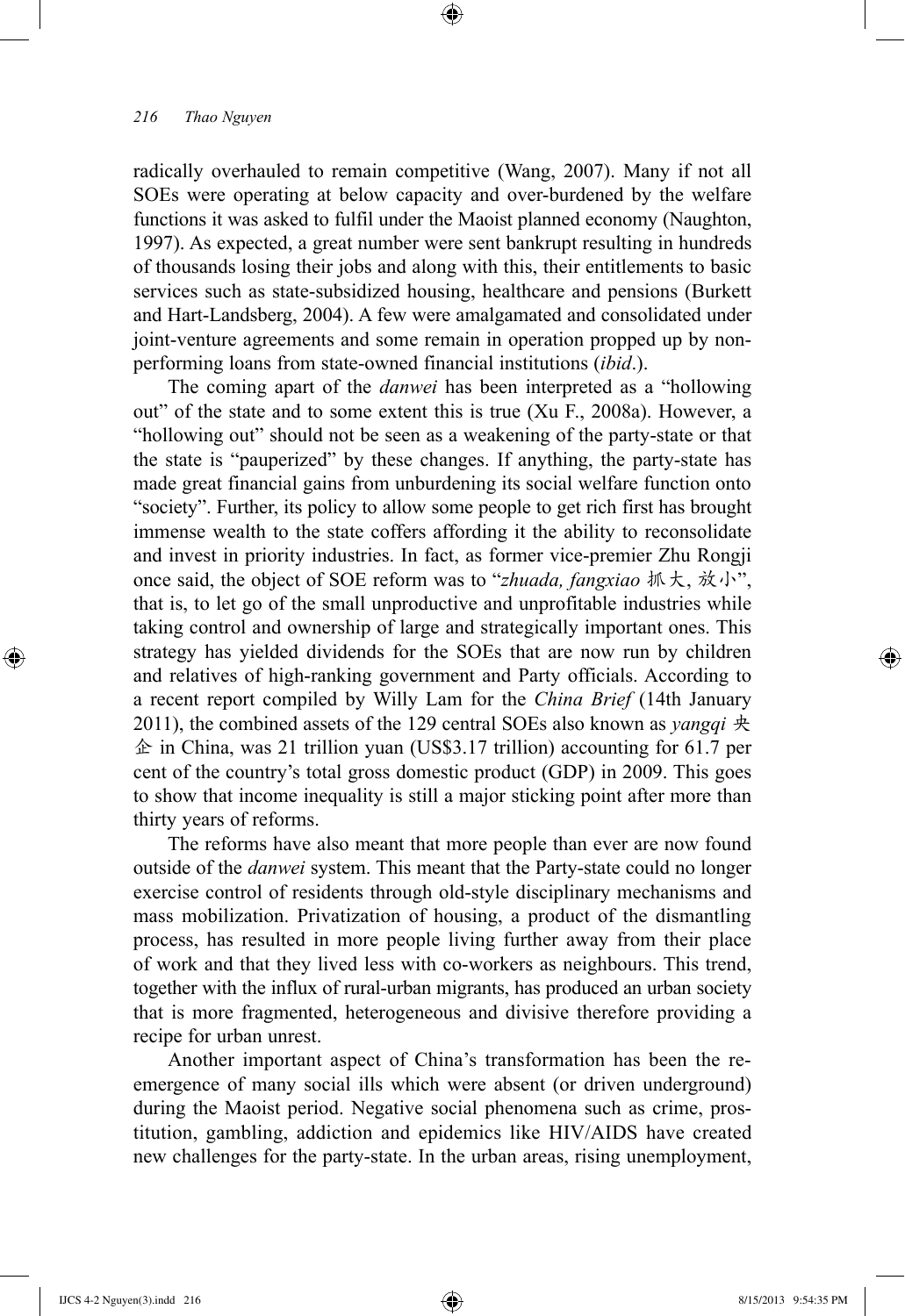declining living standards and forced relocations due to urban development have led urban residents to open confrontation with the local government (Perry, 2010). Although protests have targeted local actors in the administration, it has nevertheless been seen by the party-state as undermining its legitimacy, which, lacking electoral grounding, is based on serving the "people's" interests, no matter how vaguely defined these may be.

⊕

The *shequ*-building project is the government's response to mounting pressures to resolve social tensions. Designed to replace *danwei* and the neighbourhood committees, *shequ* provides citizens with a sense of empowerment through formal political participation. It was hoped that through active participation at the *shequ* level, citizens will learn to cultivate the right kind of behaviour and mode of thinking necessary for the further development of society. In the process, the Party network is being strengthened even as it delegates the task of "governing" to others more up to the task. This suggests that self-government and "governing" has become a more diffuse and inclusive project that, in the context of China, is not separate from state rule but is actually constitutive of it: enhancing, enriching and revitalizing the state in the process of improving, helping and guiding the population to ever higher levels of material wealth and spiritual well-being (Jeffreys and Sigley, 2009).

# **3. From "***Community* **Services" to "***Community***-Building"**

The legal framework for the construction of *shequ*/communities in China came in the form of the 1989 *Law on Urban Residents Committee Organization* (Xu F., 2008a). While commonly translated to mean "community" in Chinese, *shequ* actually refers to a territorially defined area. A compound character, *shequ* comprises of "*she* 社" which means "society" and "*qu* 区" which refers to an area or zone (Xu F., 2008b: 634). Accordingly, *community* in China does not mean natural social groupings but refers to a spatially defined, officially administered urban unit. In China therefore, *communities* correlate to already existing grassroots administrative units as demarcated by the government (Bray, 2006). This is not to suggest that communities of the kind that exist in the West are not present in China, but to emphasize that *communities* in China are conceived and practiced for the purposes of enhancing the partystate's ability to govern, hence "governing through community" (Rose, 1999). As China rapidly urbanizes, urban residential *communities* are thus the new frontiers of government in Chinese cities of the twenty-first century.

As Feng Xu (2008a: 26) notes, *shequ*-building which begun in the late 1980s did not become national policy until 1998. This corresponded with the rapid disintegration of the *danwei* system resulting in large numbers of people being laid off and cut off from the social benefits they once enjoyed

⊕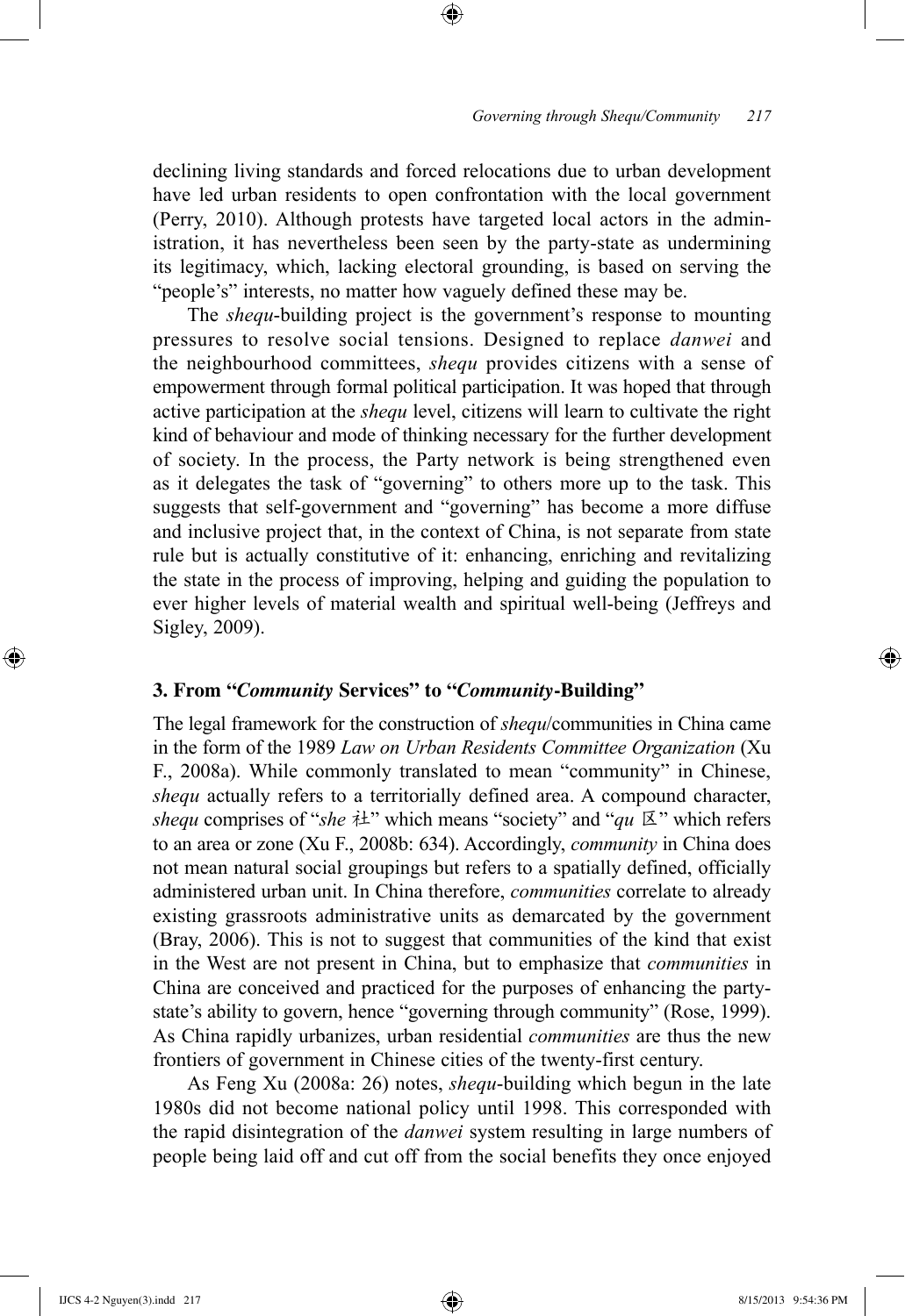by virtue of being affiliated with their *danwei*. Reflecting Deng Xiaoping's pragmatic and cautious approach to reforms which he once described as a process of "crossing the river by feeling the stones", *shequ* construction also began its life as a series of "experiments" in selected cities (Xu F., 2008a). The experiences of these sites were then given full consideration with debates ensuing in academic and policy circles as to the relative merits of each (*ibid*.). Shanghai, being one of the pilot cities to participate in this experiment, underwent *community* construction in 1996 mainly in response to the new situation created by the deepening of SOE reforms and the corresponding need for new social management methods (Xu Y., 2008). Despite variations in practice from city to city, a model of *community*building generally took shape.

⊕

In the beginning, *community* was only narrowly conceived as a means for replacing the *danwei* in terms of social service provision. Gradually, the scope of *community* work began to expand beyond the original idea of "*community* service" (*fuwu* 服务) to that of holistic "*community*-building" (*jianshe* 建 设) including culture, health, environment, education, morality, policing, grassroots democracy, and "Party-building" (Bray, 2006). The Ministry of Civil Affairs (MoCA) even set up a Division for Grassroots Authority and Community/*Shequ*-Building (*jiceng zhengquan yu shequ jianshe si* 基层政权 与社区建设司) (Xu F., 2008a: 26). For example, in 1993, before *community* construction was officially adopted as policy, the MoCA released a document entitled "Some Suggestions Regarding the Acceleration and Development of Community Services" (*guanyu jiakuai fazhan shequ fuwuye de yijian* 关 于加快发展社区服务业的意见) in which *shequ* was solely defined as a functional replacement for *danwei* in terms of its social welfare role. However by 2000, "*community*-building" had replaced "*community* services" as the new paradigm of government. In this document, the MoCA outlined what *community*-building involved:

- 1) Expanding services to marginalized or vulnerable populations such as the elderly, children, the disabled, less well-off families, and other people in need of social assistance.
- 2) Improve *community* healthcare through education and service provision. In particular, pay attention to family planning issues, disease prevention and generally promote healthy living.
- 3) Promote *community* culture. This is to be facilitated by the implementation of national programmes of "socialist spiritual civilization". The spaces and resources of the *community* such as billboards, plaques and columns should be used to propagate a "healthy" and "wholesome" culture. The aim is to create citizens who will realize the goal of constructing a civilized and harmonious *community*.

⊕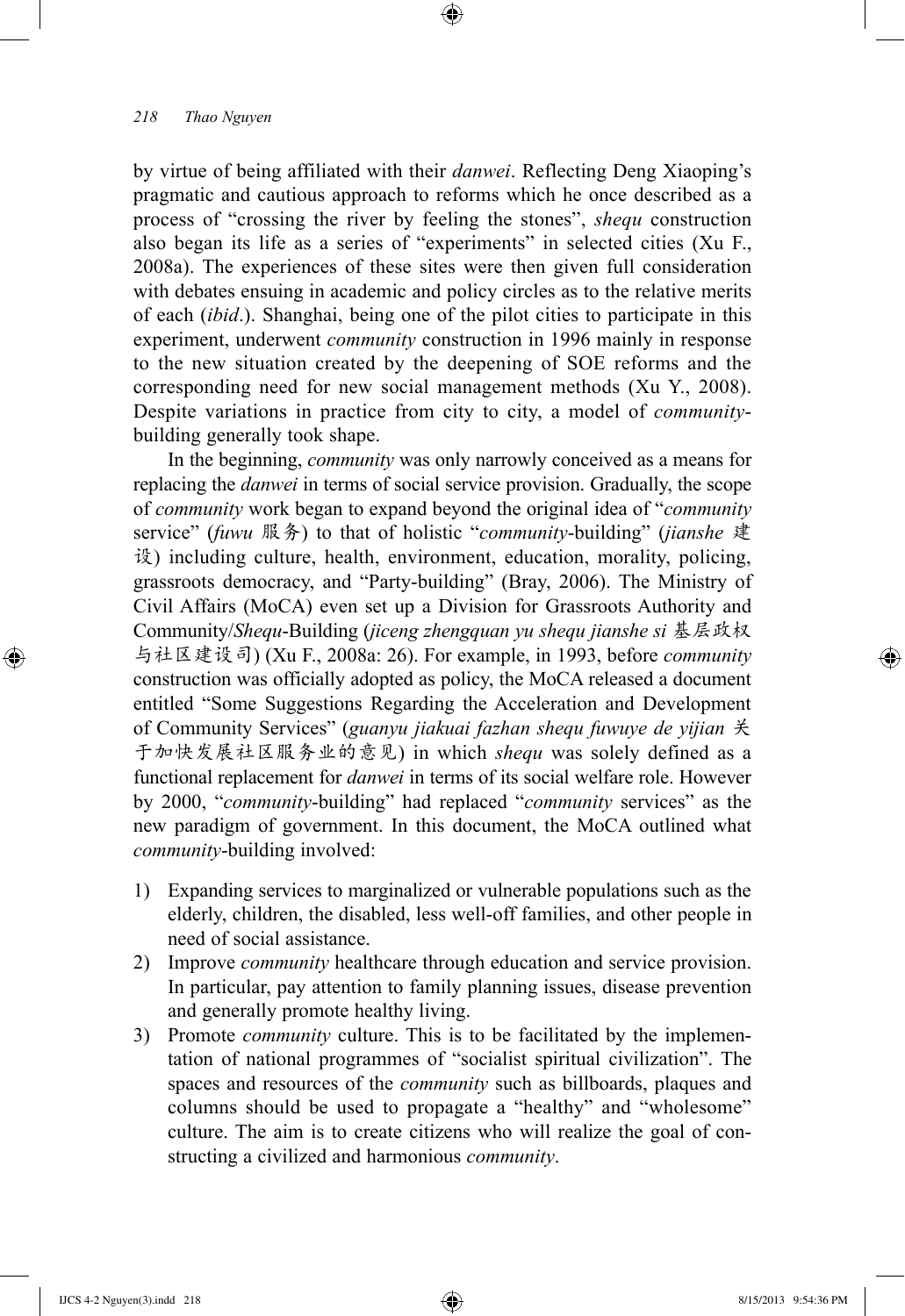4) Beautification of the *community* landscape. A clean, green, and sanitized *community* will be better conducive to healthy living. The goal is to increase residents' awareness of the need for environmental protection.

⊕

5) Strengthening *community* policing/surveillance. Upholding public order and preventing crime lie at the core of this goal. *Communities* also have a responsibility to rehabilitate and monitor released prisoners. Management of the floating population is also another role of the *community*. In this way, social stability will be guaranteed.

(MoCA 2000)

Clearly, "*community* services", the MoCA's initial response to the breakup of the *danwei*, was inadequate in dealing with the complex urban situation. After a decade of "*community* construction", it would appear that these efforts are yielding positive results. As Xu Yongxiang (2008: 147) observes: "fundamental changes in formerly 'squalid' neighbourhoods, sanitation, landscaping and streets' have been brought about." He further argues that:

Community services and recreational facilities are gradually being set up for the benefit and convenience of residents, and security conditions and the cultural atmosphere are being improved. Increasingly, [what were once drab] neighbourhoods are [now] becoming communities. (*ibid*.)

However, it remains to be seen whether the former identity of the "*danwei* person" (*danwei ren* 单位人) has been succeeded by the new "*community* person" (*shequ ren* 社区人) even though meaningful conceptions of citizenship and identity are emerging against this backdrop (Herberer, 2009). The primary reason for this, and as I will elaborate below, is the gap between official discourse about *shequ* and the reality as practiced at the grassroots. For example, *community* self-governance is being promoted as the new discourse of *shequ* construction in urban China. This however, does not mean that *communities* are regarded as a "mechanism through which ordinary citizens can (collectively) confront the might of 'faceless' government" (Bray, 2006: 532) but more a "containment strategy". *Shequ*-building should therefore be viewed as an attempt by the party-state to build formal institutions of political participation to ensure that collective actions against the state can be organized in a politically acceptable manner and that they do not spill onto the streets and pose a threat to social stability.

Throughout the literature on *shequ* in Chinese, the idea of "selfgovernance" (*zizhi*) is promoted as a core goal and strategy of *community*building in China. What does this mean? The natural inclination is to render *zizhi* "autonomy" in the sense that civil society is regarded as an autonomous sphere of action outside or beyond the reach of the state. However, in my interviews with local officials as well as ordinary citizens in Shanghai, *zizhi*

⊕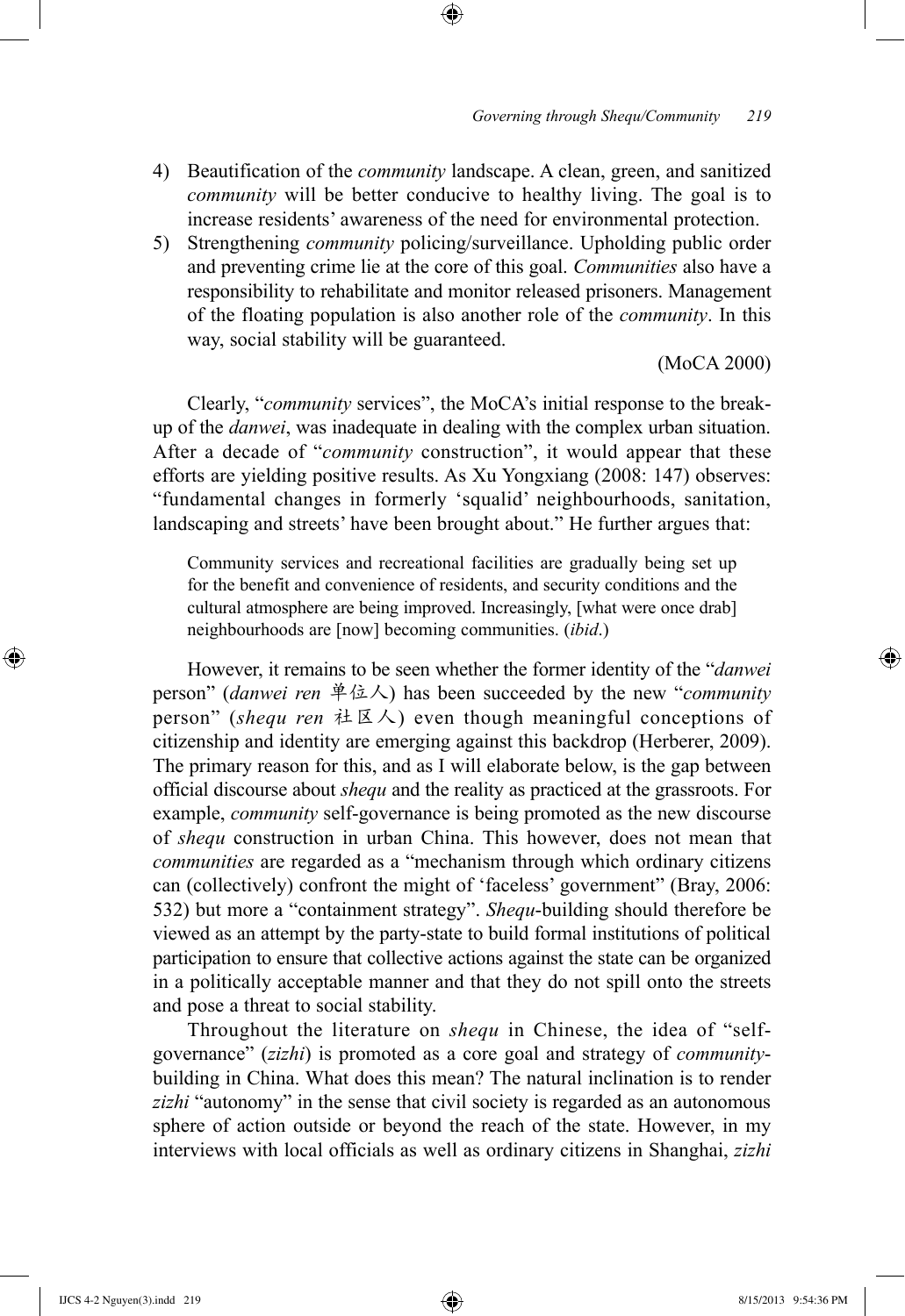does not connote action outside the established parameters of state discourse and practice. In fact, when *zizhi* is used, it is seen as being an integral part of state discourse in developing the modern subject whether understood as a collectivity like a *shequ*/community or at the individual level of the citizen/ subject (Herberer, 2009). Further, what is intimated in these responses is that China is different in the sense that the origins/context of its *shequ* project proceeds from historically and politically specific set of circumstances. Compared to the Maoist past, Chinese now experience more freedoms than they have ever experienced at any other time in history. *Shequ* then provides the *pingtai* 平台 or platform for experiments in participatory democracy and *shequ* self-governance is an expression of this democratic principle albeit in a Chinese setting. The Communist Party of China (CPC) has made repeated claims to the effect that China is "not ready" for democracy because the "quality" of its population is, on the whole, low (Yu, 2009). The development of *shequ* self-governance is meant to rectify this situation so that one day, in the not too distant future, some form of representative government will eventuate in the People's Republic of China (*ibid*.). The *shequ* should therefore be viewed as a training ground for the creation of citizens who will one day inherit the China of tomorrow and lead it into a bold new future (Goldman, 2005).

⊕

Citizenship and the embryonic beginnings of participatory democracy could be potentially germinating at the level of *shequ*. The Chinese state links the promotion of the "full development of the individual" (*ren de quanmian fazhan* 人的全面发展) and the overall national strength (*guojia de zonghe guoli* 国家的综合国力) as part-and-parcel of the same project (Sigley, 2004). Nations are comprised of individuals but not just any individual. To be a modern and well respected nation state in a world of nation states, the Chinese state desires the kinds of individuals who are civilized, modern, consuming, and of a generally "higher" quality. Add to this list "political docility", because upsetting the political *status quo* is tantamount to treachery, so above all else, this "high"-quality individual must respect the political order. This political order suggests *community*-building forms the lowest level of government, namely at the level of the sub-district. Insofar as it is "self-governing", it refers to the fact that *communities* lie outside the formal structures of government. Thus, although *community*-building is a statesponsored project, communities have limited autonomy in the management of their affairs.

The three "self-functions", namely, self-management, self-education, and self-service of *shequ*/community are a means for the state to offload some of its responsibilities onto social actors and organizations. In terms of selfmanagement, *communities* are expected to mobilize itself to meet policy goals. It is also expected to create and manage its own management structures like

⊕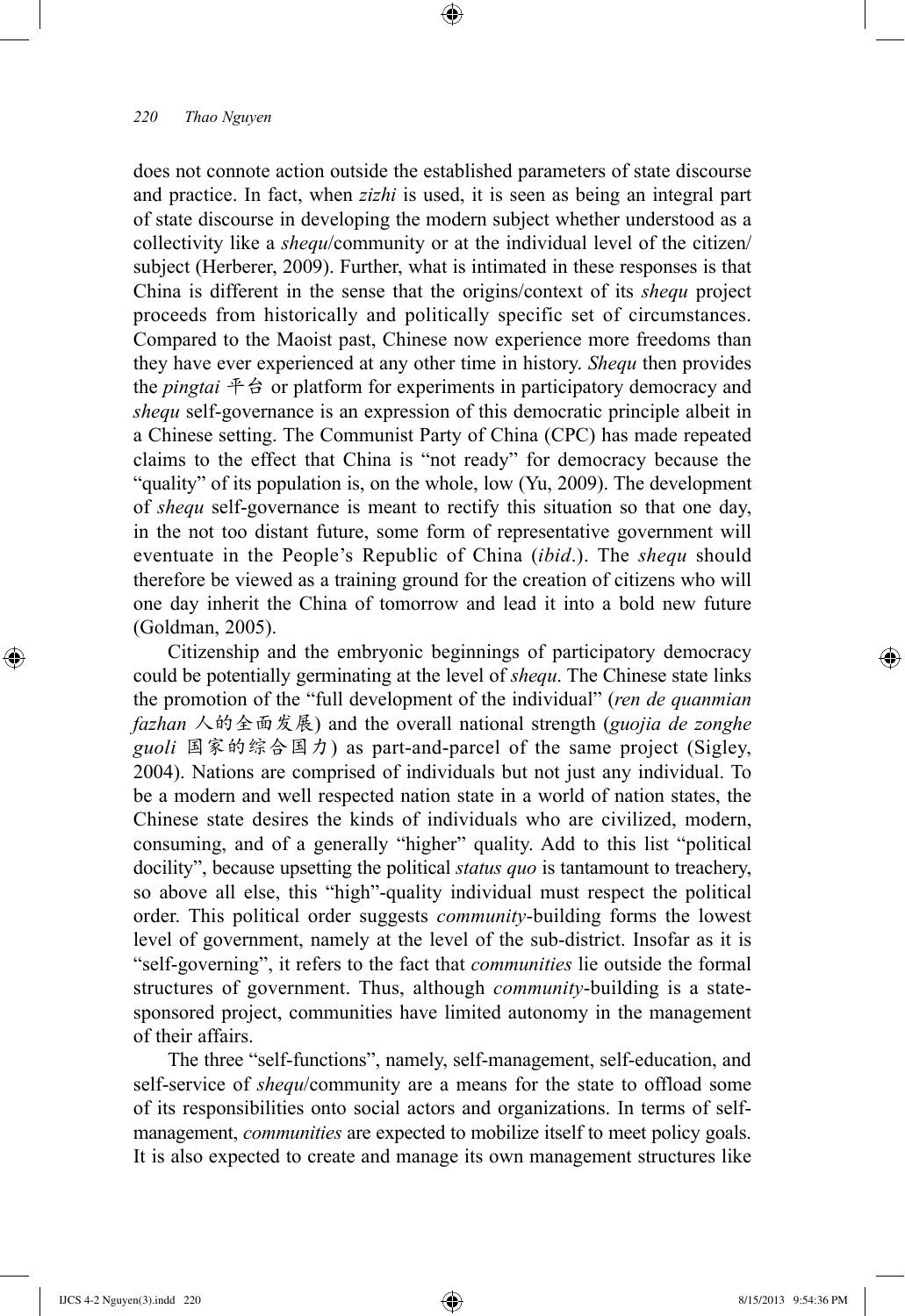committees and sub-committees as well as organize its own meetings (Bray, 2006). Concerning self-education and self-service, *communities* are expected to be self-reliant (*ibid*.). In tandem with state goals to raise the overall quality of the population, *communities* must substantially rely on their own resources to improve the intellectual, spiritual and moral qualities of its population (*ibid*.). The scope of *shequ* self-governance therefore extends beyond meeting the "economic shortfall" but also the moral and spiritual shortfall resulting from the collapse of communism as a hegemonic discourse in the post-Cold War world. From the MoCA (2000) document, it can be gleaned that "problematic" sections of the population such as migrant labourers, delinquents, the unemployed, and the drug addicts are particular targets of "*community*-building".

⊕

The next section explores how *communities* in Shanghai are realizing the goal of building "harmonious *communities*" at the grassroots. In particular, it elucidates the ways in which these *communities* attempt to make up the spiritual and moral shortfall through the example of "civilizing campaigns" (*wenming huodong*). The conceptual link between notions of "moral quality" and "self-governance" will be made and it will be argued that this linkage is imperative for the realization of "harmonious society" as envisioned by the Hu-Wen leadership. In making this link however, it is inevitable that dividing practices be used to identify those who are capable of governing themselves and those who must be subjected to further supervision by their *communities*. However, communities are seen to have a morally uplifting character and a generally positive influence in the formation of citizen-subjects.

# **4. Divided Communities: Civilizing Campaigns and the "New Shanghainese"**

Twenty-first century Shanghai has attracted the attention of academics and observers for many different reasons. Its glittering skyline bedazzles spectators who flock to the bund to admire the architectural feats of Chinese modernization. With the Pudong financial district the central focus of the city's reform efforts, Shanghai's spatial divisions are fast altering the physical landscape and are having a tumultuous impact on the lives of everyday people. In order to comprehend the sheer impact of this change, we look no further than the numbers. Shanghai has experienced an explosion in population size (both formal and informal), so this means that the city is expanding and reclaiming what were once rural farmlands and turning these into habitable new neighbourhoods.3 Shanghai is also growing vertically which means that more people than ever are living in apartments and highrises.4 Shanghai's demographics also indicate that its population is aging and that more migrants, who in the past were expected to "move on", have

⊕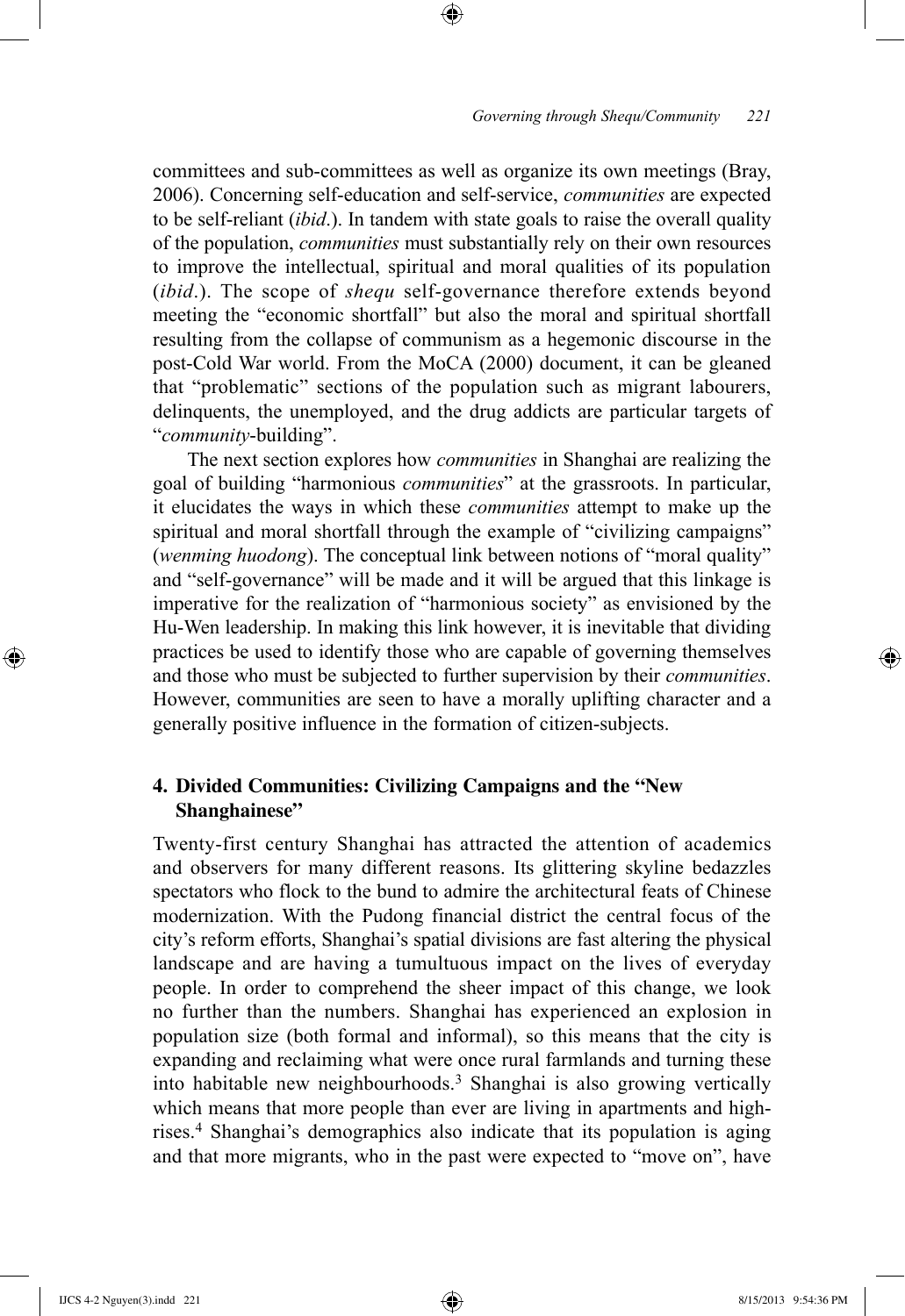now permanently settled in the city. This has had the greatest impact on population dynamics and also problematized the "Shanghai identity". Just who are the "new Shanghainese" (*xin Shanghairen* 新上海人) and how have they changed notions of citizenship in Shanghai? Crucially, how have the "new Shanghainese" been linked to the project of "harmonious community" construction in this fast-changing metropolis?

⊕

The label "new Shanghainese" (*xin Shanghairen*) was first coined by the Shanghai Spiritual Civilisation Office in a survey conducted to ascertain the city's new demographic make-up (*China Daily*, 13th January 2007). According to the survey, "new Shanghainese" referred to those who have come from overseas or other provinces. They have either obtained a local *hukou*  $\dot{P} \Box$  (residence permit) or a temporary residence permit and have lived in the city for more than five years. They also have decent jobs and stable incomes and plan to stay in the city in the long term. In other words, "new Shanghainese" refer to this elite group of migrants, who in the past were barred from obtaining Shanghai citizenship but now enjoy the full modicum of rights offered by the city government. Why has this been the case?

Shanghai was not always a "migrant-receiver" city. During the Maoist period, the state launched two major city-to-countryside migration episodes (Li *et al*., 2010). The first occurred in the 1950s in which millions of Shanghai youth had their *hukou* annulled and were sent to the countryside to "build socialism". The second wave occurred in the lead-up to the Cultural Revolution (1966-1976) in which mostly skilled workers were sent to build military factories in far-flung places. With the rebuilding of Shanghai made a priority in the 1990s, the gates to *hukou* attainment were opened but it did not confer equal citizenship on all new arrivals. This was because the overarching strategy of the Shanghai Municipal Government was to develop the city through science and technology (*kejiao xing shi* 科教兴市) in which the aim was to transform the city into a "platform for talent" (*rencai gaodi* 人才高地). *Hukou* restriction to educated and wealthy migrants was a means to realize this dream.

Li *et al*. (2010) in their in-depth analysis of the *hukou* system in Shanghai found that there were three pathways to obtaining a *hukou*. The first is through what is known as the "talent scheme" (*rencai yinjin* 人才引进), the second is through attainment of college-level qualifications (the higher the better), and finally through inter-region marriages (*liangdi hunyin* 两地婚 姻). For migrants without "talent" (i.e. educational attainment) and wealth (because talent is sometimes not enough), the best they can do is to apply for a "transient residence card" (*linshi juzhuzheng* 临时居住证). This is why they are commonly referred to as "second-class" even "third-class" citizens in the literature on migrants in China (Solinger, 1999). Even those with "talent

⊕

↔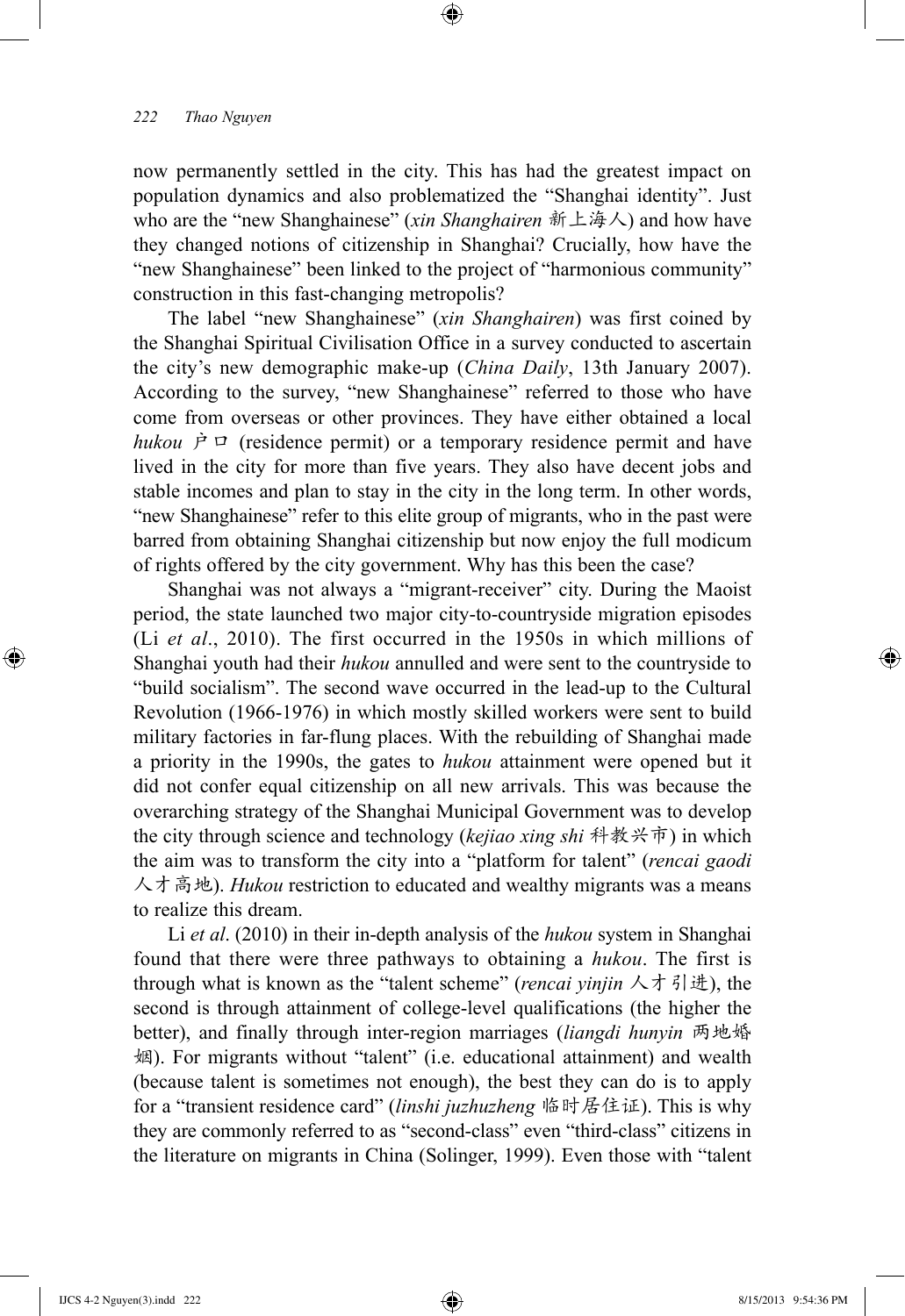cards" cannot be guaranteed permanent residency. In fact, "talent" is so broadly defined that in 2007, only 38 per cent of college graduates with talent cards could successfully convert their temporary residency to official Shanghai *hukou* (Li *et al*., 2010: 152). Gradations of talent depend on the ranking of the university one is enrolled with, the degree one is studying for, the marks one gets, the prestige and stability of one's place of employment, and so forth. So stringent and arbitrary are these measures that they have turned the conferment of *hukou* into a complex process and a lucrative business for the Shanghai government (*ibid*.).

⊕

City governments act like enterprises and weigh up their fiscal burden with the gains they will have made from the *hukou* system. While on the one hand, attracting people of "high quality" or "talent" is an absolute must to maintain Shanghai's competitiveness, on the other, city administrators do not want to shoulder the financial burden of social welfare provision. Many social commentators have decried the *hukou* system instituted in the 1950s to keep the rural population landlocked in their place of birth. In 2003, the tragic death of a migrant student Sun Zhigang while in police detention because he was found without the relevant residency permits, unleashed a torrent of anger and led to the abolishment of the then controversial detention and repatriation policy (*China Daily*, 10th June 2003). However, at the root of this problem lies the *hukou* system, which far from being relaxed, has undergone substantial transformations that enhance the party-state's capacity to exercise greater control, in particular, in deciding who becomes full-fledged members of the society and who is excluded. The residency permit system thus creates a situation whereby a "regime of discrimination" and "exclusion" is normalized and is based on "technoscientific" reasoning which rewards "talent" and punishes or dehumanizes persons of "low talent" and "low quality" (Sigley, 2009). The fact that they are not counted as part of the official population in the national census shows that migrants are regarded as sub-persons, represented by a transient resident card that only recognizes their capacity for labour and nothing else.

As the second generation of migrants (*nongmingong er'dai* 农民工二代) come of age, a new dilemma now faces the government because unlike their parents who have accepted a fate of rootlessness, this new generation want to make a life for themselves in the cities. For many children of migrants, returning to the countryside is not an option but staying on in the cities is also nearly impossible given the low status and marginalization of migrants due to systemic inequalities arising out of the *hukou* system. The Foxconn suicides in 2010 (Kahney, 2010) highlighted not only the plight of migrant workers in general but the grave situation facing many second-generation migrants living in cities in particular. In response, sociologists in China have made a passionate appeal to the government and enterprises to make a

⊕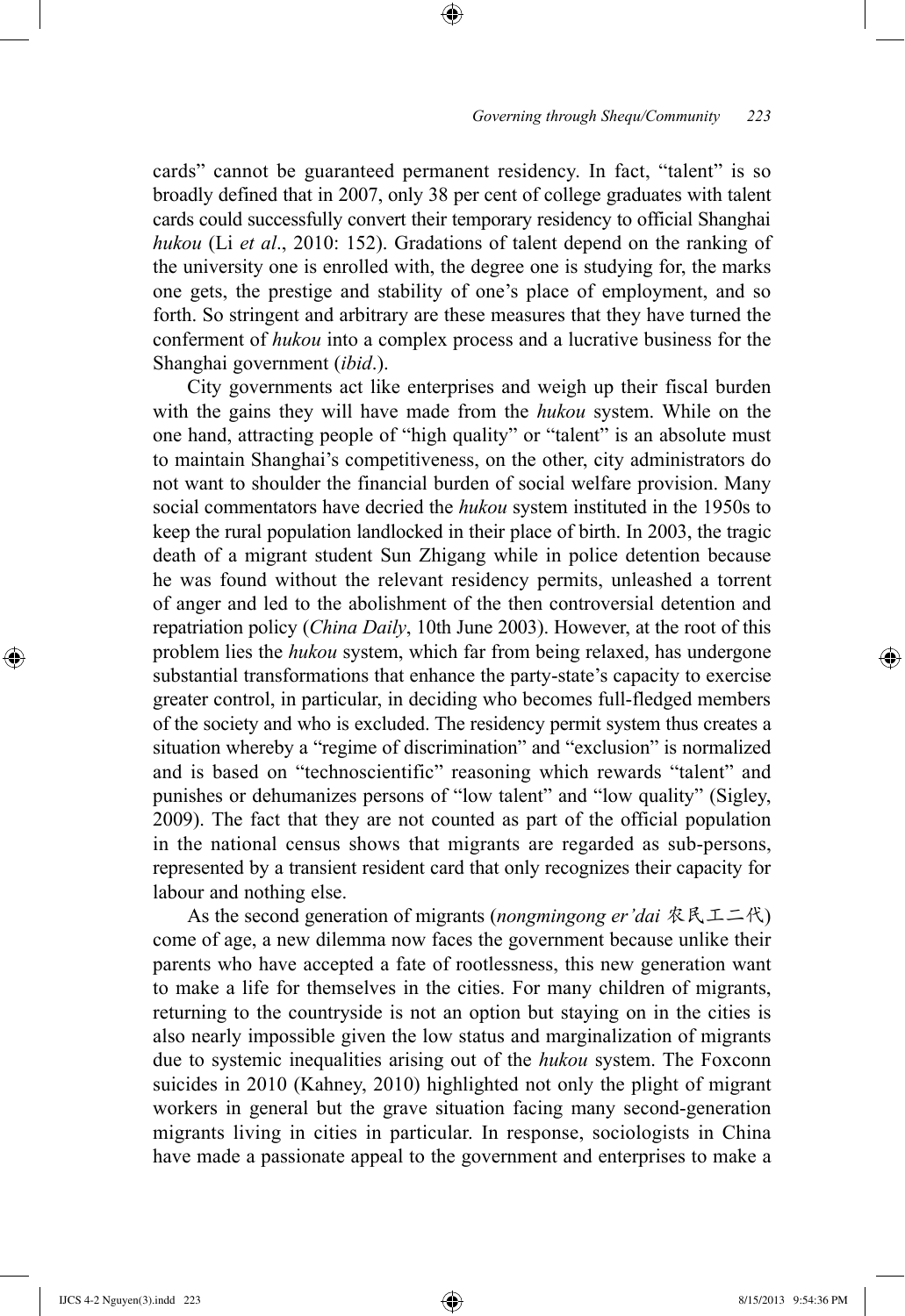conscious effort to make these new migrants full-fledged citizens. They put the problem thus:

⊕

Over the last thirty years, China has depended on huge numbers of cheap laborers, mainly from rural areas, who have forged an export-oriented style "world factory", and fueled the rapid growth of China's economy. But at the same time, the basic survival rights of the work force have been overlooked; we have denied migrant workers' dignity, paid them at wage levels below the average for third world countries, made it impossible for them to settle and live in the cities, while leaving them to drift back and forth between cities and the countryside. We have made them live a migrancy life that is rootless and helpless, where families are separated, parents have no one to support them, and children are not taken care of. In short, this is a life without dignity. From the tragedies at Foxconn, we can hear the loud cries for life from the second generation of migrant workers, warning society to reconsider this development model that has sacrificed people's fundamental dignity. (Kahney, 2010)

A poignant article in the *People Daily* (13th January 2007) also points to the bitter irony in the label "new Shanghainese" used to denote only the "high-quality" migrants while completely ignoring the millions of migrants who call Shanghai home. "New Shanghainese" does not only draw on distinctions between the "old Shanghainese" or locals and non-locals but also between different groups of migrants. The article calls on the government to include in the category of "new Shanghainese" all those who have contributed to the prosperity of Shanghai but have been rendered invisible by this label:

While applauding the contribution made by these "new Shanghainese", we seem to have forgotten about another, much larger, group of people who have probably made more of a contribution to the city's boom over the past decade. They definitely deserve the title of "new Shanghainese" or even Shanghainese.

They are the construction workers who have built the city's futuristic skyline in Lujiazui, and the thousands of high-rises, subways, bridges, tunnels and ring roads, as well as the landmark Shanghai Museum, Pudong International Airport and Shanghai Grand Theater.

They are also the nannies who look after children, cook and keep millions of Shanghai families clean and tidy.

This group of people usually young women also work in the city's many restaurants and entertainment venues that make Shanghai such an agreeable place to live.

They are also the city's many delivery workers, supermarket cashiers, refuse collectors, masseurs, and clothing and food vendors.

IJCS 4-2 Nguyen(3).indd 224 8/15/2013 9:54:36 PM

⊕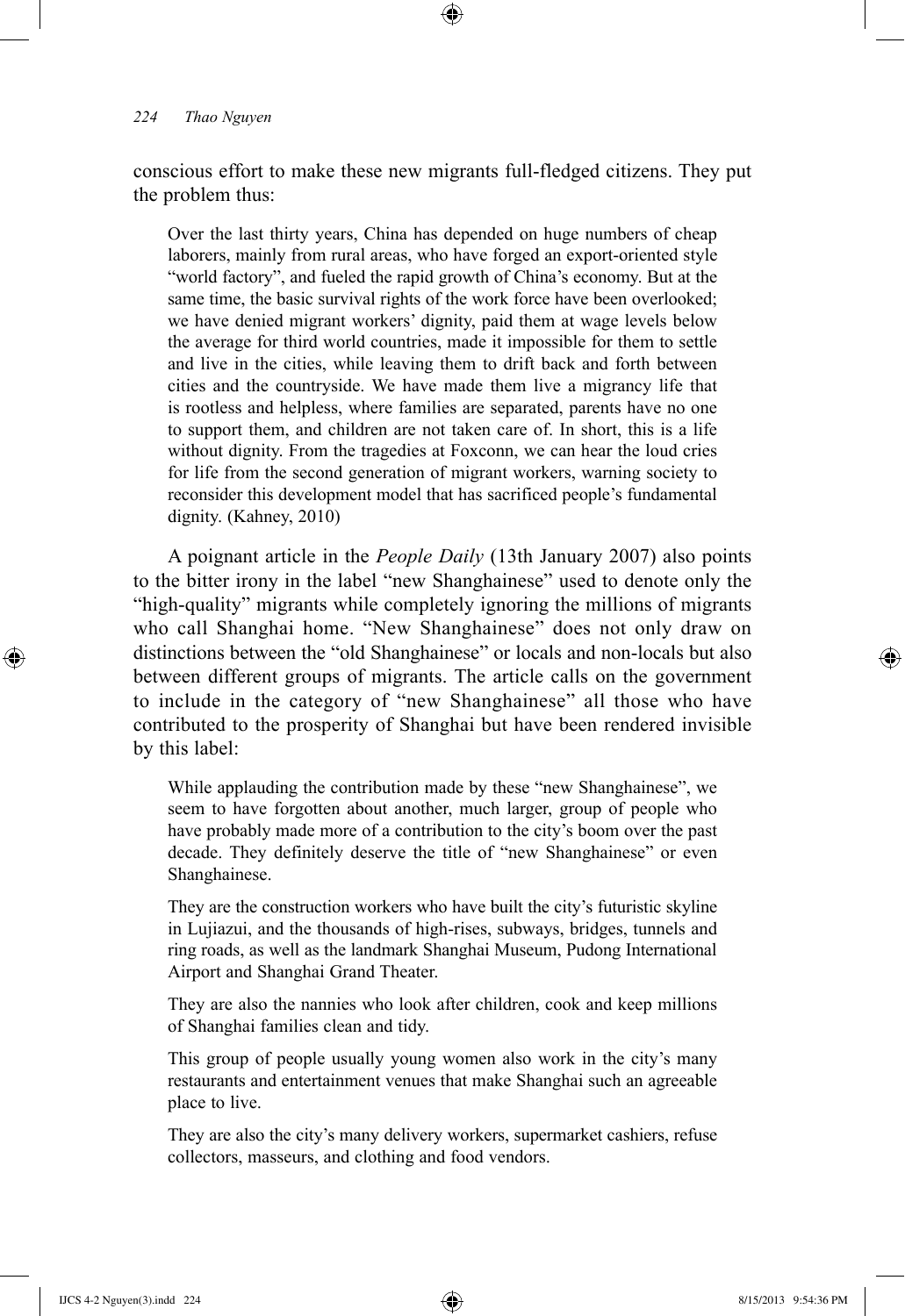Being a city that is built upon the labour of migrants, their plight thus forms the backdrop of *community*-building efforts in Shanghai. The aim of *community*-building with regard to the so-called "temporary" migrant population is to generate a sense of belonging without affording them the full spectrum of rights and protection that would otherwise be conferred to *hukou* holders. The government does not want to be held liable for their welfare even though they are cognisant of their indispensable role in the industrialization of cities. "Socialist spiritual civilization" campaigns carried out at the *community* level are meant to create solidarity, promote societal cohesion, and reduce conflict by advocating self-responsibility. This fits nicely with the discourse of *community* "self-governance" by putting the blame squarely on migrants and their "low quality" for their demise in society.

⊕

Civilizing campaigns also move the focus from "welfare provision" to other, less tangible measures of overall well-being such as morality, ethics, culture, safety, and belonging. Since they cannot confer citizenship status to migrants, *communities* help bridge the gap by improving the quality of life for their migrant population through volunteer, educational and philanthropic activities. For example, while in Shanghai, I participated in a programme whereby the social work students of my university volunteer their time as teachers in a migrant *community* school. The focus of our activities was not so much to replicate the curriculum taught at school but to bridge the knowledge gap arising out of disadvantage in background, culture and experiences of the students. Many of my students came from families that did not abide by the one-child policy and much of their time outside class was spent helping their families run small businesses or babysit younger siblings. In effect, many of these students did not have a childhood and as almost all did not have any fond memories or experiences of the countryside, they envision their futures in Shanghai. For this reason, the *community* initiative was to cultivate students' sense of belonging and identification with Shanghai in the hope that one day the *hukou* system will "catch up" with society and that full citizenship will be eventually attained.

Slogans painted throughout *shequ* in Shanghai capture the state's desire for *shequ* self-governance: "*wo zuo, wo canjia, wo xiangshou* 我做, 我参 加, 我享受" ("I do, I participate, I benefit"). Further, it must be re-iterated that "self-governance" is an integral part of state rule and does not imply an equality between citizens in terms of the right to govern, but as Nicholas Rose (1999) points out, turns on a division between those "fit" to rule and those fit only to be ruled by others. The majority of migrants are deemed to be at the "infant" stage of self-help which therefore supports the continuing role of government in their improvement and supervision. Migrants can however, improve their "inner urbanization" not only through consumption and participation in the production of cheap and low-end goods but also by

IJCS 4-2 Nguyen(3).indd 225 8/15/2013 9:54:36 PM

⊕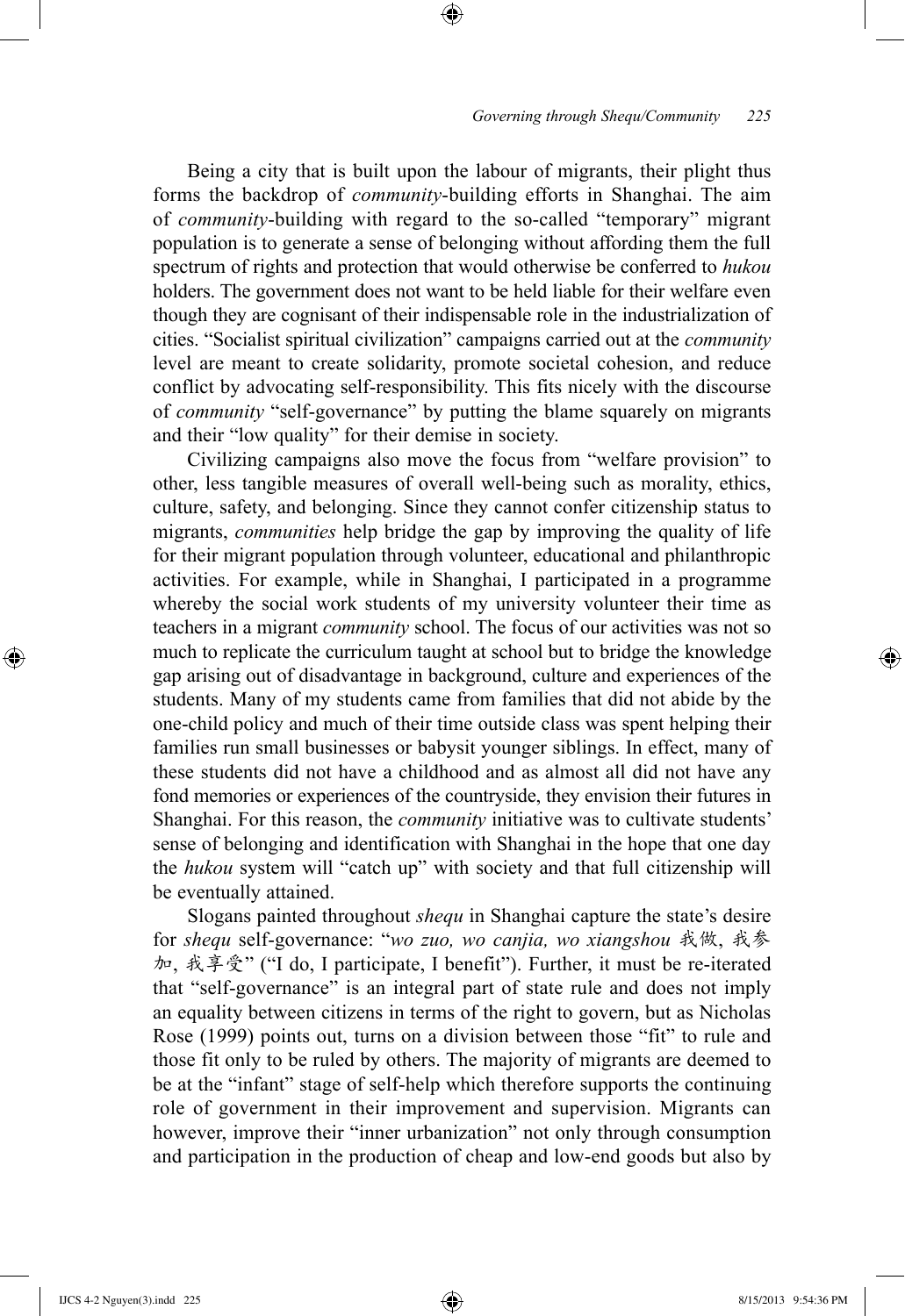improving their "personal quality" in terms of skills, education and degree of urbanization (*chengshiren* 城市人) (Xu, 2009: 55). Self-help books are replete with guides on how to improve one's demeanour and behaviour and full of admonitions against social taboos like spitting in public, jaywalking and queue-jumping. Reminders to say "please" and "thank you", "hello" and "how are you?" show that restraint and self-control are the hallmarks of civilized personhood. However, improving the social capital of migrants could also be viewed as a conscious effort on the part of the state to move China up in the global supply chain from reliance on low-end, labour-intensive, export-oriented production to high-end, technologically sophisticated work. If migrants have more skills and social capital, it is hoped that they can bargain for higher wages and better living conditions in the labour market. Improving the "quality" of migrant population is therefore linked to the improvement of the social order and the overall economic standing of China.

⊕

As China adopts measures of "good governance" in line with recommendations from international institutions like the International Monetary Fund and the United Nations, it is beginning to move away from a dependence on coercive methods to a service-oriented, people-oriented approach. This is particularly true with regard to the treatment of migrants and slowly we are witnessing a realization of Hu Jintao's "people-first" (*yi ren wei ben*) strategy. It also means that authorities are seeking new ways to make migrants "legible" through *hukou* selection criteria, ranking systems, and other complex application and bureaucratic methods involved in the registration process. On the economic front, this is also supported by the move away from an emphasis on GDP growth towards growth that addresses issues of inequality and poverty crystallized in efforts to build an "all round, well-off" (*quanmian, xiaokang* 全面, 小康) and "harmonious society" (*hexie shehui*). However, the barriers to full urban membership in the *community* are still considerably high for migrants. Although they can obtain temporary residence permits and their cheap labour is needed to fuel China's continuing development, they are still held in contempt by locals and increasingly by other migrants of "talent" and "higher quality". For example, an excerpt from a pamphlet distributed to volunteers at the migrant *community* I taught at reveals the ambivalent attitude towards migrants by other migrants:

…However, with the inward flow of these people is the danger that they [migrants], through their "naïve young eyes", will view this [discrimination] as a type of "social inequality". Their lack of understanding of the rational development of this inequality has contributed to this and has already seeped into their everyday lives and to the core of their very existence. It is very likely that a feeling of hatred will arise from this shared sentiment.<sup>5</sup>

⊕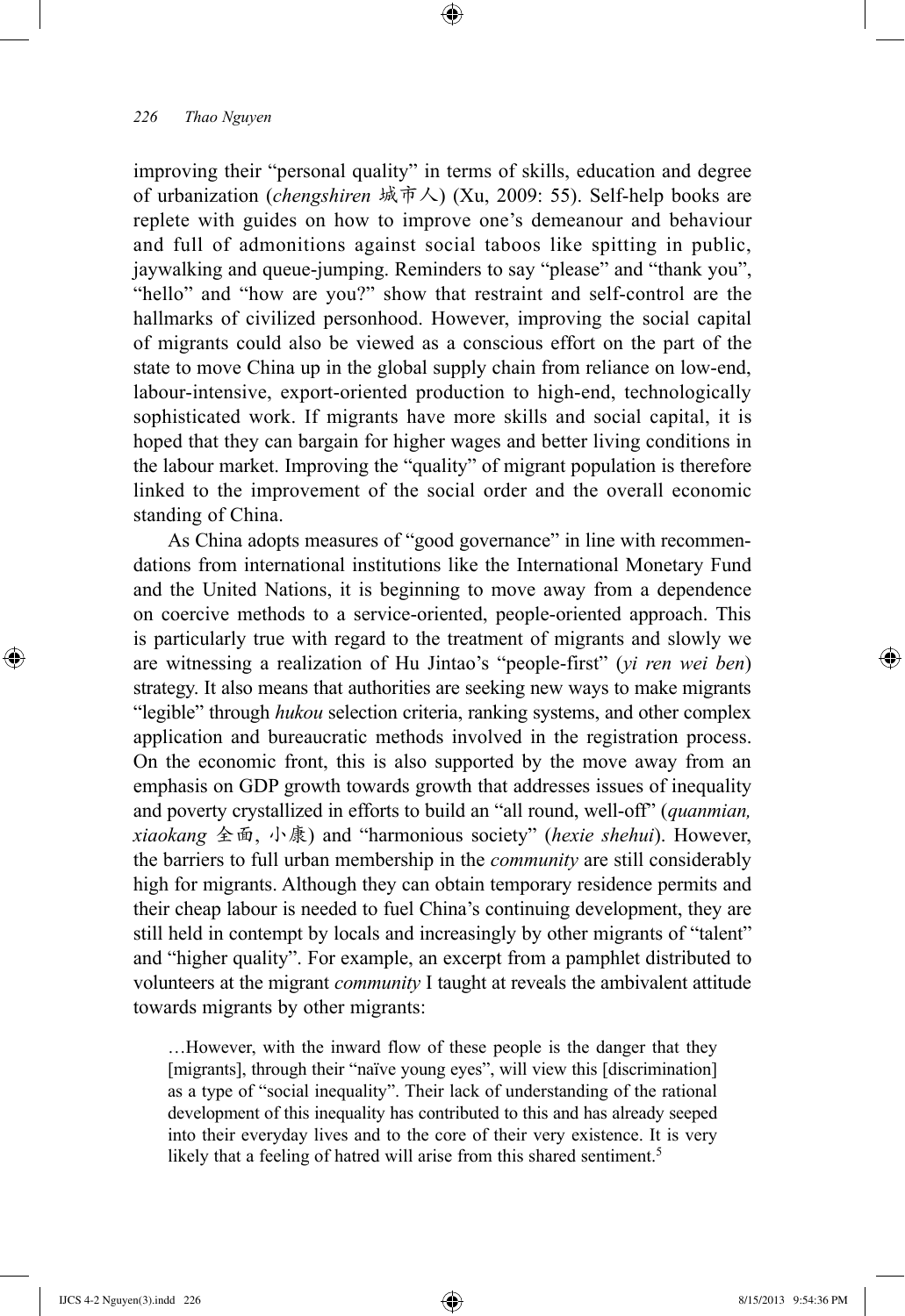In the past, the literature on rural-urban migrants in China has focused on discrimination arising from tensions between locals and non-locals, that is, between Shanghainese *hukou* holders and non-Shanghainese without *hukou* (Solinger, 1999). Nowadays with the introduction of a new residency permit system on top of the already existing *hukou* system, internal differentiation is made between migrants of "higher quality" and those of "lower quality" determined predominantly on the basis of educational and cultural attainment. What new research has shown is that a further distinction needs to be made between the "new Shanghainese" referring to these superior migrant-citizens and their "poorer-quality" country cousins (Li *et al*., 2010). This goes to show just how unreliable and problematic the dichotomous distinction between outsider/insider, migrant/non-migrant can be. Moreover, the more the government divides this group, the more it is able to exert control over them. If migrants cannot coalesce around a common cause, they cannot pose a threat to the party-state. Thus by granting some the exclusive right to *community* urban membership denied to others, the state removes from local identity the need for "place embeddedness" and hence lessens the potential for confrontation between migrants and the party-state. Therefore you can be officially recognized as a Shanghainese citizen if you have "talent" and money even if you have only lived in the city for a short period of time. Conversely, you may be a migrant labourer who has resided with your family for over two decades but you are not counted as part of its official population.

⊕

# **5. Conclusion**

⊕

In sociological parlance, *communities* are spontaneous sociological facts that can be made up of people in the same geographical location who share similar beliefs and have similar values. In China, the legal definition of "community" is a "fixed" geographical entity regardless of its internal composition. *Communities* formed along the lines of *danwei* were predictable and easily penetrated by the government. People used to work and live together, and the intimacies of their daily routines made known to all where the distinction between private/public was a non-issue. However, with the onset of reforms and the desire to link up to the global economy, *danwei* became the first casualty, shedding hundreds of millions of employees in the process. Simultaneously, population policy was relaxed to supply the growing coastal cities with cheap labour to fuel the industrialization process. No longer attached to the land or *danwei*, many found employment in the private sector that emerged almost overnight. This trend, coupled with the inadequate social infrastructure to cater to the new population demographic, troubled the CPC deeply. The CPC's presence at the grassroots (previously via *danwei*) was disorganized and weak. People no longer looked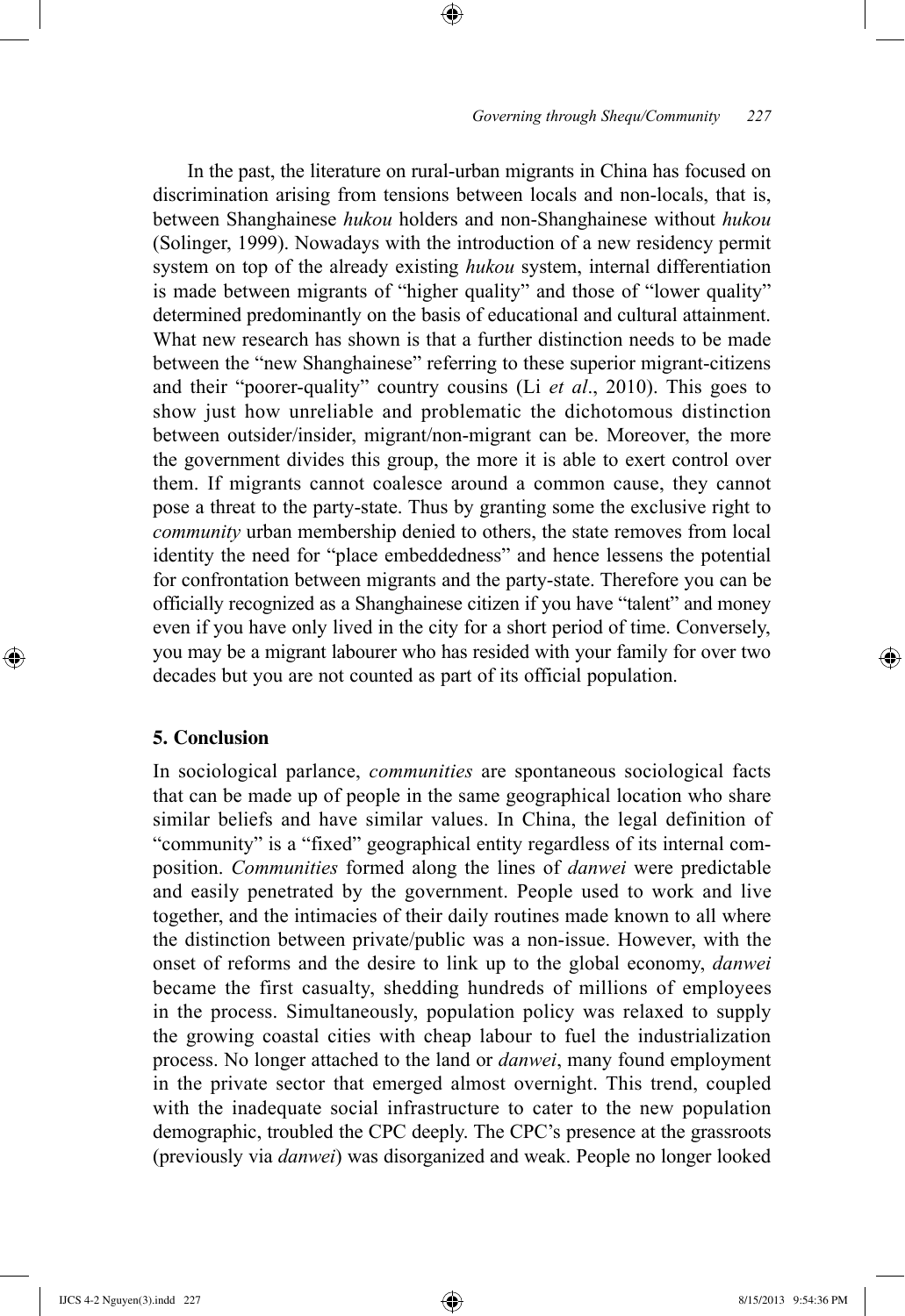to the state for survival, identity or sustenance. Party revitalization was thus desperately needed.

⊕

*Shequ*-building must be viewed in this context: as a response to the demise of post-*danwei* society and a breakdown of the CPC's political infrastructure at the grassroots. The much-touted self-governance of *shequ* exists only on paper and is limited to encouraging residents to help themselves in the realm of public service provision thereby significantly reducing the costs of governance. However, in the realm of political leadership, the "spiritual" guidance of the Party has not yielded to social pressure. "Governing through community", as analyzed by Rose (1999), has become the new strategy in linking government to disparate social elements similar to practices in neoliberal Western countries. However, where communities of interest in the West can converge to put demands on their government, *communities* in China can only tentatively push for gradual change.

In the case of Shanghai, change has occurred in the example of *hukou* reform in which different "residency status" could be obtained conferring access to different levels of benefits or welfare cover. For migrants of little "talent" very few services are available while for others with talent and are regarded as of "higher quality", a full range of rights and protections are offered. The label "new Shanghainese" (*xin Shanghairen*) is an example of how the party-state employs dividing strategies in the governing of this problematic group. "New Shanghainese" refer to a new category of migrants with college degrees, cultural and financial capital and a desire to live in Shanghai in the long term. It ignores the contributions and even the existence of the millions of other migrants who have contributed to the industrialization of Shanghai and the diversity of their *communities* who also call the city home.

The aim of *community*-building arising in the context of the need to better manage this underclass of migrants is to turn migrants into "urbanites" by focusing on ways in which they could improve. Civilizing campaigns at the *shequ*/community level should be understood as attempts to rectify the "deficient" component of China's urbanization process as manifested in the "poor quality" of its vast workforce of rural-urban migrants. "Socialist spiritual civilization" campaigns encourage migrants to adopt the good habits of urban people. By internalizing norms of proper dress, etiquette and polite forms of address, it is hoped that this will stop the social stigmatization associated with migrants and rural China in general. However, even though self-governance is being promoted, migrants are, on the whole, regarded to be at the "infant" stages of self-help which means that while some are trusted to govern themselves (e.g. the "new Shanghainese"), others require continued governmental intervention. Further, it is hoped that in the process of improving the skills and social capital of migrants, China will also be able

⊕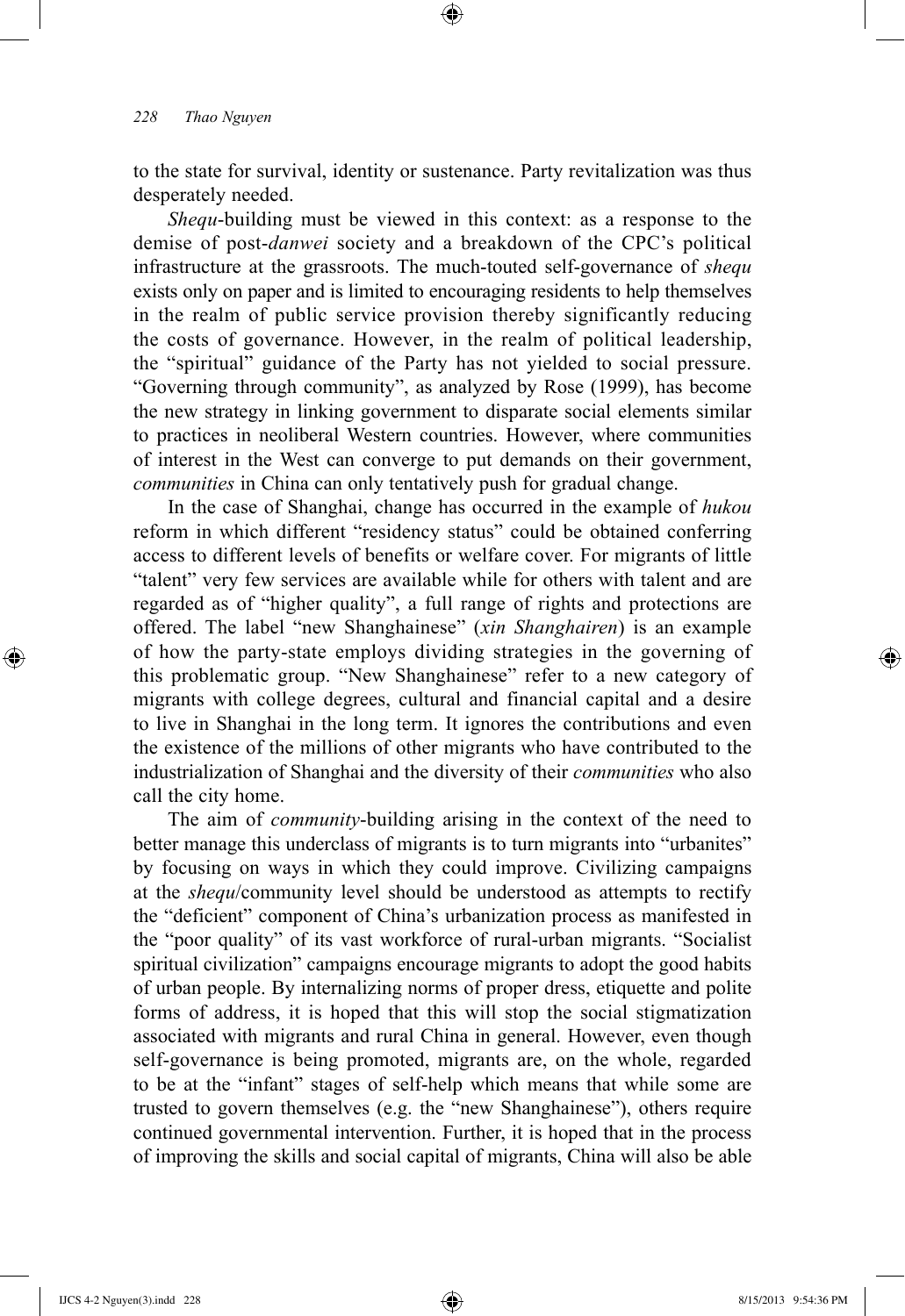to improve its economic standing by moving away from an economic model that relies on keeping the migrant working population marginalized in order to remain competitive.

⊕

# **Notes**

⊕

- Dr Thao Nguyen (阮桃) has a PhD in Asian Studies from the University of Western Australia and the title of her PhD thesis is "The Discourse of *Wenming* (Civilisation): Moral Authority and Social Change in Contemporary Shanghai". Her research interests include citizenship studies, legitimacy discourses and education in China. <*Email: nthao@our.ecu.edu.au*>
- 1. Throughout this paper, I will be using *shequ* (the Chinese translation of "community" from English) and "community" interchangeably. However, where "community" is used in the Chinese context, it will be italicized to indicate that *community* does not have the same meanings as in Anglophone discourses.
- 2. What I want to convey with the use of "post-Mao" is not so much a historical break with the past (although at a certain level a "break" has occurred) but to suggest that with the official endorsement of the "socialist market economy" in the Chinese Constitution in 1991, China is no longer the society it once was under Mao and this needs to be acknowledged in some way. In my case, I have chosen to use "post-Mao" to denote this change. My Chinese supervisors brought to my attention that in Chinese academic writing, "post-Mao" is never used because CPC rule has not ended and that to do so was to convey that it has. What we are witnessing, as I am told, is a transformation of communist rule to meet the challenges arising out of adoption of a "market economy". In other words, the market economy has transformed the Communist Party and not brought about its demise. The use of "post-Mao" therefore conveys both change and continuity. For an appreciation of the Maoism in a secular age, see Timothy Cheek's (2006) *Living with Reform: China since 1989*, pp. 32-74.
- 3. According to China's National Bureau of Statistics, Shanghai's population stood at approximately 23 million which represented a growth of more than 37 per cent from the 2000 census.
- 4. According to the 2000 Census, the average living space per inhabitant in Shanghai is 11.8 square metres.
- 5. This came from a pamphlet written by Shanghai University students who made up the bulk of volunteers for the "Sunflower Project". This project provided, amongst other things, Sunday classes to the children of migrant workers at the Minhang District migrant community where I volunteered as an English teacher. The initiative is part of a larger government project known as the "Community Project". For further information, visit <*http://www.community.org.cn*>. Translation is my own.

# **References**

Bray, David (2005), *Social Space and Governance in Urban China: The Danwei System from Origins to Reform*, Stanford: Stanford University Press.

IJCS 4-2 Nguyen(3).indd 229 8/15/2013 9:54:36 PM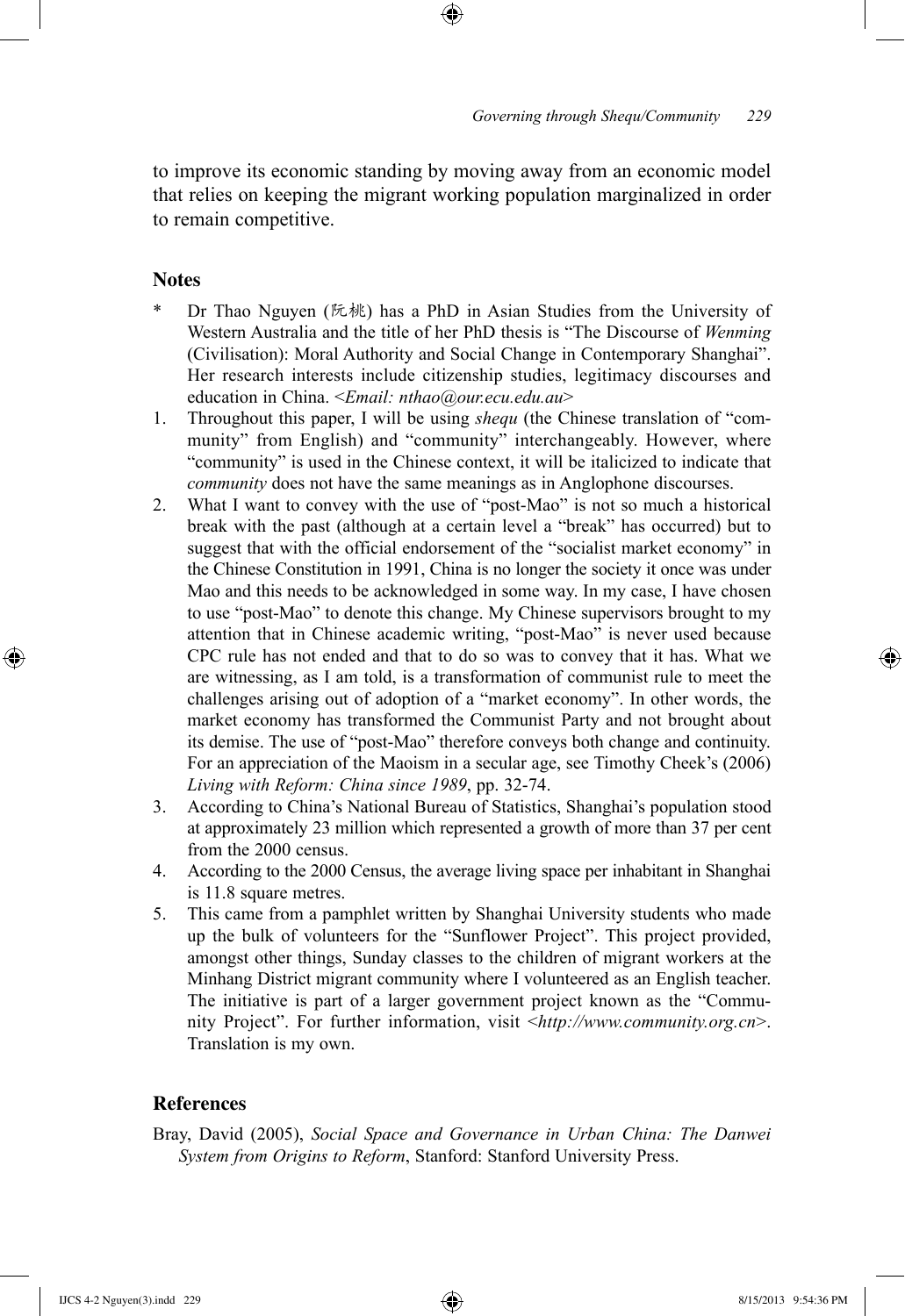Bray, David (2006), "Building 'Community': New Strategies of Governance in Urban China", *Economy and Society*, Vol. 35 (4), pp. 530-549.

⊕

- Burkett, Paul and Martin Hart-Landsberg (2004), "Contradictions of China's Transformation: Domestic", *Monthly Review*, Vol. 56 (3), pp. 55-80.
- Cheek, Timothy (2006), *Living with Reform: China since 1989*, Black Point, Nova Scotia: Fernwood Publishing Ltd.
- Jeffreys, Elaine and Gary Sigley (2009), "Governmentality, Governance and China", in Elaine Jeffreys (ed), *Governing Change, Changing Government*, New York: Routledge, pp. 1-24.
- Goldman, Merle (2005), *From Comrade to Citizen: The Struggle of Political Rights in China*, Cambridge, Massachusetts: Harvard University Press.
- Heberer, Thomas (2009), "Evolvement of Citizenship in Urban China or Authoritarian Communitarianism? Neighbourhood Development, Community Participation, and Autonomy", *Journal of Contemporary China*, Vol. 18 (61), pp. 491-515.
- Kahney, Leander (2010), "Plight of Migrant Workers Blamed for Foxconn Suicides", *Cult of Mac*. <*http://www.cultofmac.com/chinese-sociologists-blame-migrantworkers-plight-for-foxconn-suicides/45035*>
- Lam, Willy (2011), "Chinese SOEs a Target of Hu-Wen's 'inclusive growth'?", *China Brief*, <*http://www.jamestown.org/single/?no\_cache=1&tx\_ttnews%5Btt\_ news%5D=37367&tx\_ttnews%5BbackPid%5D=517*>, accessed 12th February 2011.
- Li, Limei, Si-ming Li and Yingfang Chen (2010), "Better City, Better Life, but for Whom? The *Hukou* and Resident Card System and the Consequential Citizenship Stratification in Shanghai", *City Culture and Society*, Vol. 1 (3), pp. 145-154.
- Naughton, Barry (1997), "*Danwei*: The Economic Foundations of a Unique Institution", in Elizabeth Perry and Lü Xiaobo (eds), *Danwei: The Changing Chinese Workplace in Historical and Comparative Perspective*, Armonk, N.Y.: M.E. Sharpe, pp. 169-195.
- Perry, Elizabeth (2010), "Popular Protest: Playing by the Rules", in Joseph Fewsmith (ed.), *China Today, China Tomorrow: Domestic Politics, Economy, and Society*, Lanham, Maryland: Rowman & Littlefield Publishers Inc., pp. 11-29.
- Rose, Nicholas (1999), *Powers of Freedom: Reframing Political Thought*, Cambridge: Cambridge University Press.
- Sigley, Gary (2004), "Liberal Despotism: Population Planning, Subjectivity, and Government in Contemporary China", *Alternatives: Global, Local, Political*, Vol. 29 (5), pp. 557-575.
- Sigley, Gary (2009), "*Suzhi*, the Body, and the Fortunes of Technoscientific Reasoning in Contemporary China", *Positions*, Vol. 17 (3), pp. 537-567.
- Solinger, Dorothy (1999), *Contesting Citizenship in Urban China*, Chicago: University of Chicago Press.
- Wang, Hongying (2007), "Linking up with the International Track: What's in a Slogan?", *The China Quarterly*, Vol. 189 (1), pp. 1-23.
- Xu, Feng (2008a), "New Modes of Urban Governance: Building Community/*shequ* in Post-Danwei China", in André Laliberté and Marc Lanteigne (eds), *The Chinese Party-State in the 21st Century: Adaptation and the Reinvention of Legitimacy*, London and New York: Routledge, pp. 22-38.

⊕

↔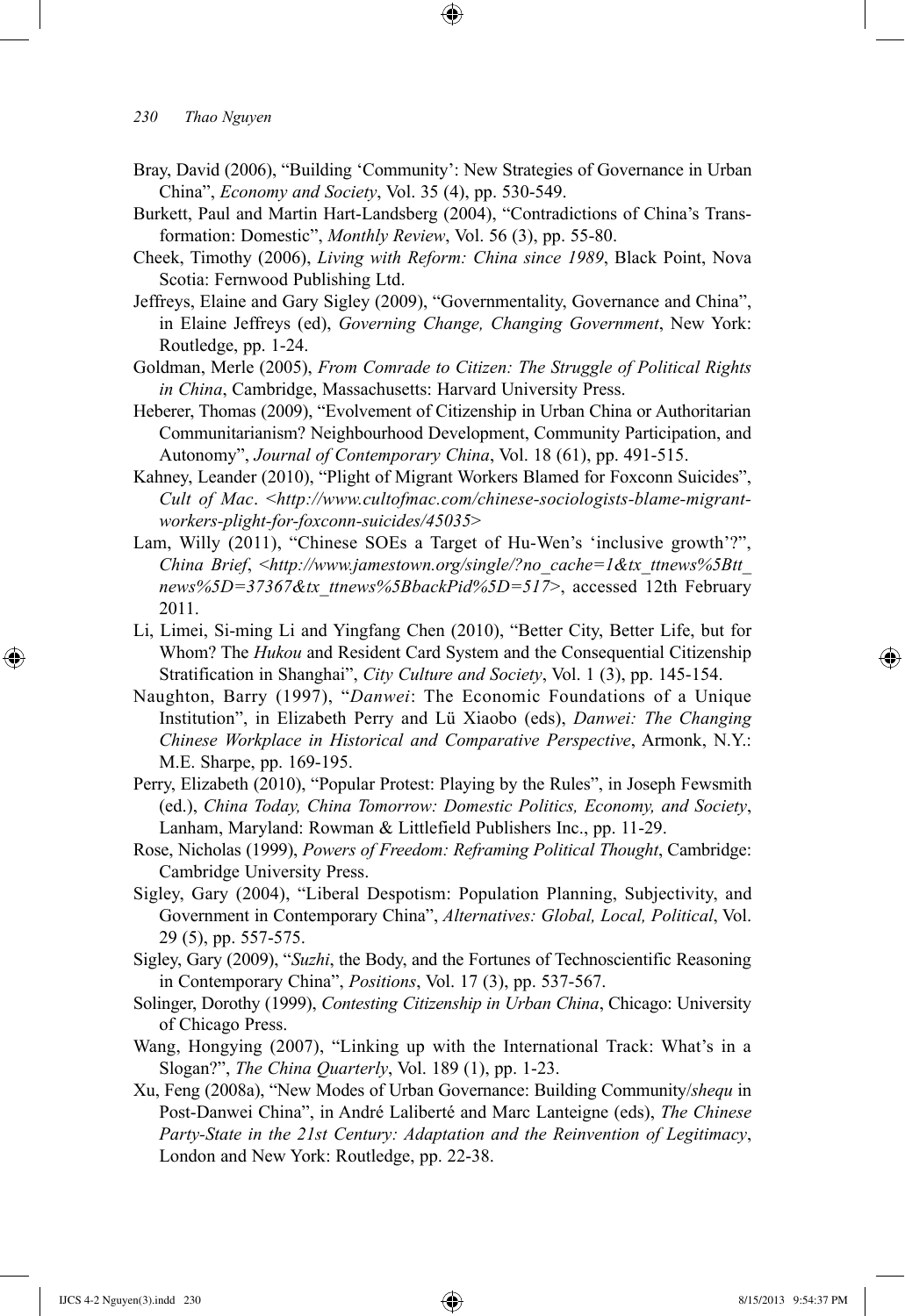Xu, Feng (2008b), "Gated Communities and Migrant Enclaves: The Conundrum for Building 'Harmonious Community/Shequ'", *Journal of Contemporary China*, Vol. 17 (57), pp. 633-651.

⊕

- Xu, Feng (2009), "Governing China's Peasant Migrants: Building Xiaokang Socialism and Harmonious Society", in Elaine Jeffreys (ed.), *China's Governmentalities: Governing Change, Changing Government*, London and New York: Routledge, pp. 38-62.
- Xu, Yongxiang (2008), "Division of Tasks and Cooperation between Government and the Community: An Essential Condition for the Reform and Innovation of China's Community-Building System", *Social Sciences in China*, Vol. 39 (1), pp. 142-151.
- Yu, Keping (2009), *Democracy Is a Good Thing: Essays on Politics, Society, and Culture in Contemporary China*, Washington D.C.: Brookings Institution Press.
- Zhonghua Remin Gongheguo Minzhengbu 中华人民共和国民政部 [Ministry of Civil Affairs/MoCA] (2011), "*Guanyu Jiakuai Fazhan Shequ Fuwuye de Yijian* 关于 加快发展社区服务业的意见" [Some suggestions regarding the acceleration and development of community services], <*http://zqs.mca.gov.cn/article/sqjs/zcwj/20 0912/20091200044461.shtml*>, accessed 15 April 2011.
- Zhonghua Remin Gongheguo Minzhengbu 中华人民共和国民政部 [Ministry of Civil Affairs/MoCA] (2011), "*Zhonggong Zhongyangting Guowuyuan Bangongting Guanyu Zhuanfa 'Minzhengbu Guanyu zai Quanguo Tuijin Chengshi Shequ Jianshe de Yijian' de Tongzhi* 中共中央厅国务院办公厅关于转发 '民政部关 于在全国推进城市社区建设的意见' 的通知" [MoCA: notice concerning urban community-building], <*http://zqs.mca.gov.cn/article/sqjs/zcwj/200912/20091200 044439.shtml*>, accessed 15th April 2011.

⊕

↔